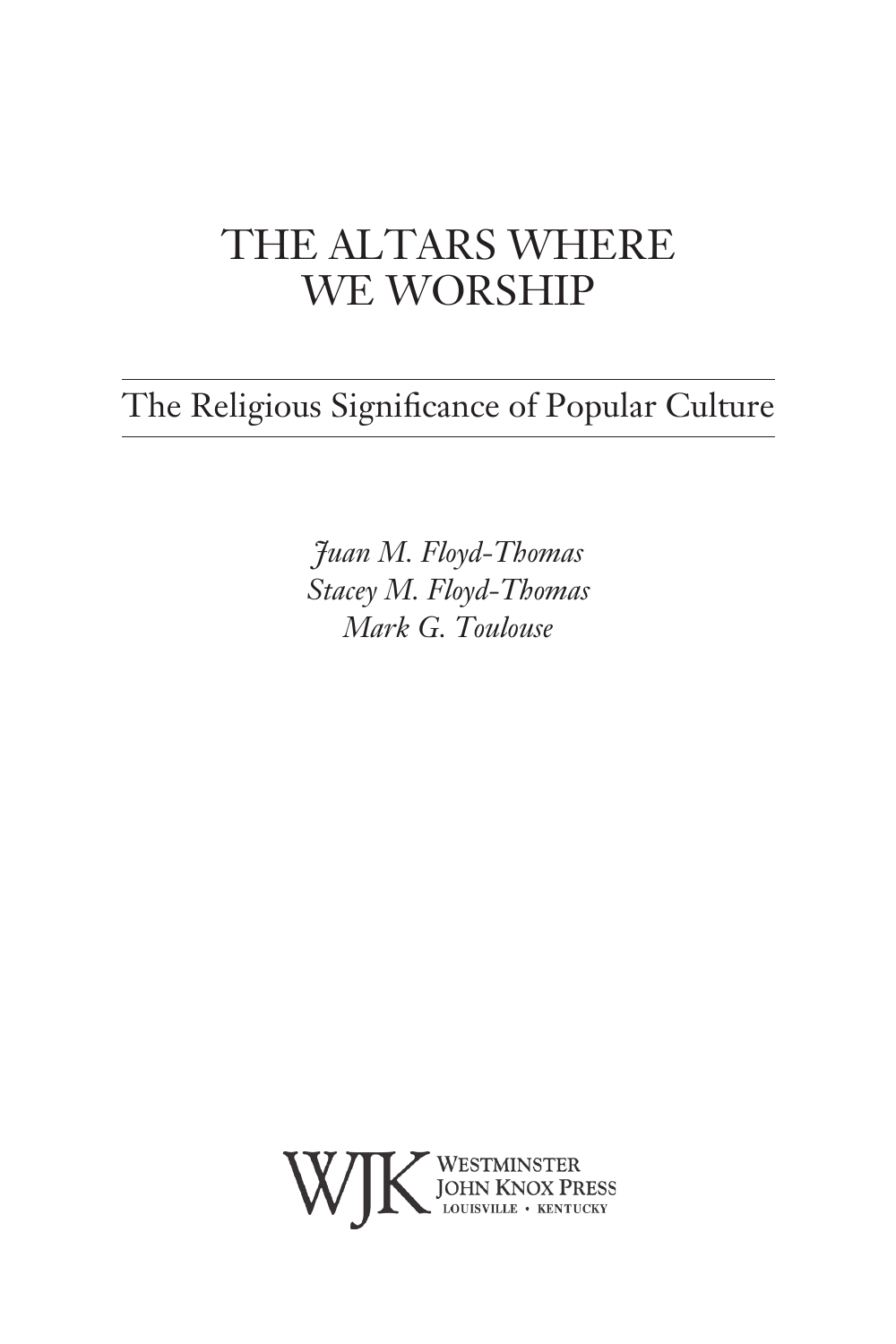#### © 2016 Juan M. Floyd-Thomas, Stacey M. Floyd-Thomas, and Mark G. Toulouse Foreword © 2016 Westminster John Knox Press

*First edition* Published by Westminster John Knox Press Louisville, Kentucky

16 17 18 19 20 21 22 23 24 25—10 9 8 7 6 5 4 3 2 1

*All rights reserved*. No part of this book may be reproduced or transmitted in any form or by any means, electronic or mechanical, including photocopying, recording, or by any information storage or retrieval system, without permission in writing from the publisher. For information, address Westminster John Knox Press, 100 Witherspoon Street, Louisville, Kentucky 40202-1396. Or contact us online at www.wjkbooks.com.

Scripture quotations, unless indicated otherwise, are from the New Revised Standard Version of the Bible, copyright © 1989 by the Division of Christian Education of the National Council of the Churches of Christ in the U.S.A. and are used by permission.

"When I Was Growing Up," by Nellie Wong, is used by permission of the author. All rights reserved.

> *Book design by Sharon Adams Cover design by Mary Ann Smith Cover art: Mary Ann Smith*

#### **Library of Congress Cataloging-in-Publication Data**

Names: Floyd-Thomas, Juan Marcial, author.

Title: The altars where we worship : the religious significance of popular culture / Juan Floyd-Thomas, Stacey Floyd-Thomas, Mark G. Toulouse.

Description: First edition. | Louisville, KY : Westminster John Knox Press, 2016. | Includes index.

- Identifiers: LCCN 2016032957 (print) | LCCN 2016040273 (ebook) | ISBN 9780664235154 (pbk. : alk. paper) | ISBN 9781611647808 (ebook)
- Subjects: LCSH: Christianity and culture--United States. | Popular culture--Religious aspects--Christianity. | Popular culture--United States.
- Classification: LCC BR115.C8 F563 2016 (print) | LCC BR115.C8 (ebook) | DDC 261.0973--dc23

LC record available at https://lccn.loc.gov/2016032957

The paper used in this publication meets the minimum requirements of the American National Standard for Information Sciences—Permanence of Paper for Printed Library Materials, ANSI Z39.48-1992.

Most Westminster John Knox Press books are available at special quantity discounts when purchased in bulk by corporations, organizations, and special-interest groups. For more information, please e-mail SpecialSales@wjkbooks.com.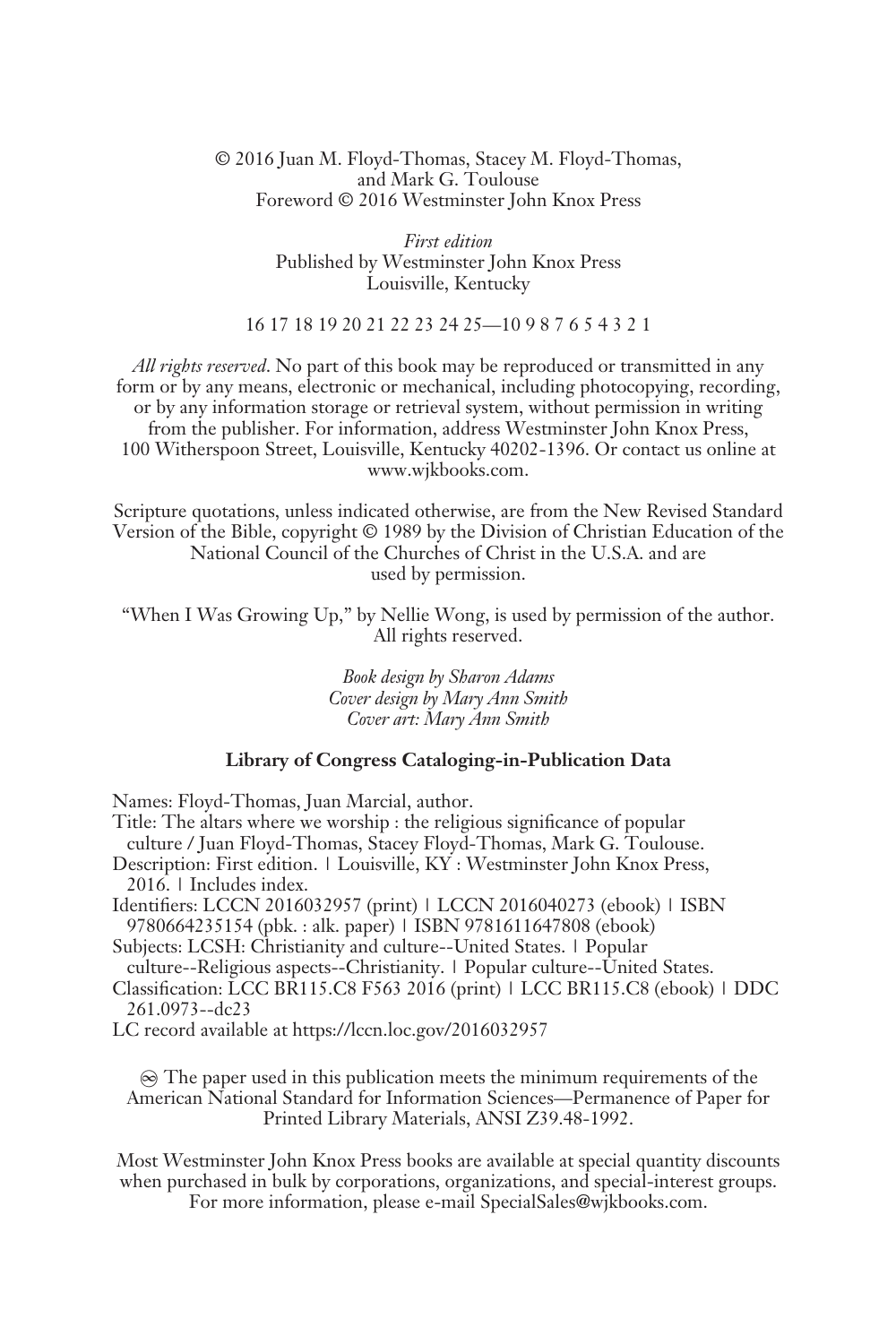*Dedicated to our little ones with big futures:*

*Lillian Makeda Floyd-Thomas, Kylee Alexa Hunt, Gavin Tyler Hunt, William Anthony Wallace, and Christopher Aaron Wallace*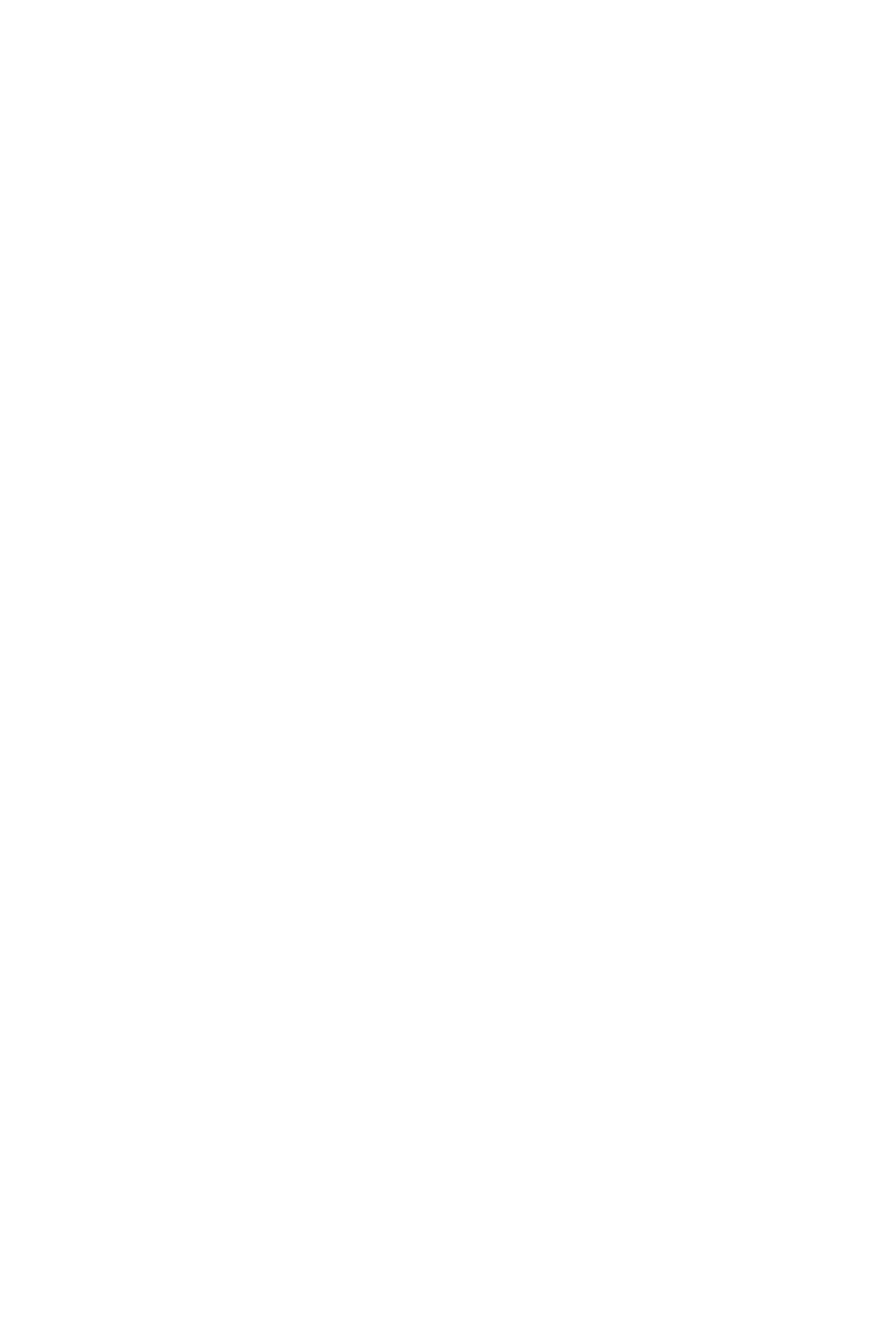# **Contents**

| Foreword by Martin E. Marty           | ix               |
|---------------------------------------|------------------|
| Preface                               | $\cdots$<br>X111 |
| Acknowledgments                       | xvii             |
| Introduction                          | 1                |
| 1. Body and Sex                       | 15               |
| 2. Big Business                       | 41               |
| 3. Entertainment                      | 68               |
| 4. Politics                           | 98               |
| 5. Sports                             | 130              |
| 6. Science and Technology             | 163              |
| Conclusion: Worship without Sacrifice | 184              |
| <b>Notes</b>                          | 189              |
| Index                                 | 215              |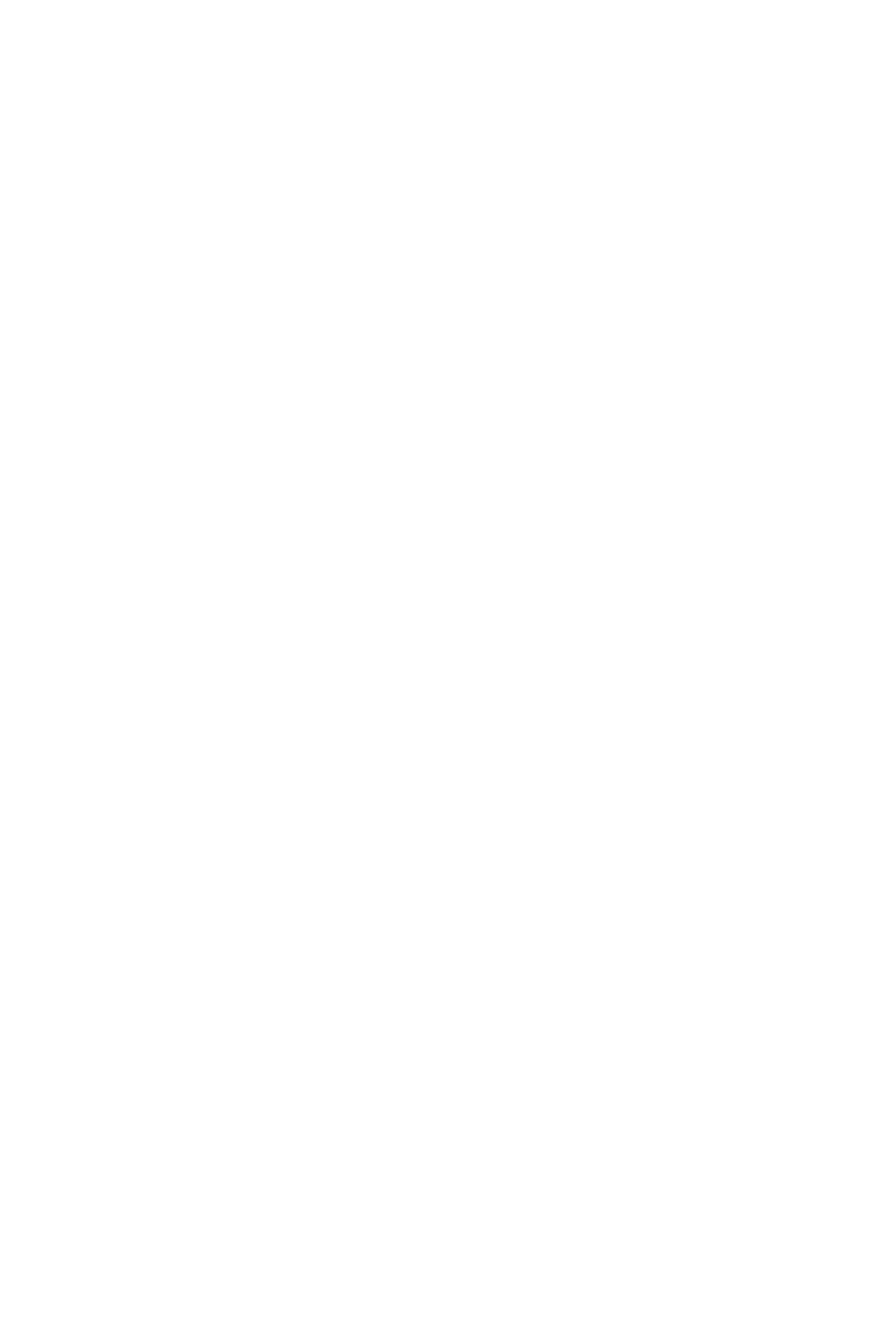### Foreword

"Altar-ization": this coinage does not make its appearance until the very last page of this text, but from page 1 on, readers will have no difficulty knowing what the book is about. The authors are focused, relentless, and admirably clear. Readers are invited to share in "rigorous reflection concerning altar-ization of [six] aspects of American culture." In case "reflection" sounds lulling, the coauthors wake readers up with the next sentence: "We cannot overlook the truth that religion is in crisis." Religion may be declining, they report and may prove, but at the same time, worship at popular culture altars is prospering.

Right off, some readers may want to protest the word "we" in the title. Do "we" worship at one or more or all of these alternative altars here described? Advertisers and other writers like to include many who do not belong when they say "we." Thus "this season we all are wearing orange," or "we are preferring violent horror films," or "we all are communicating with Apple Apps." "We"? Who asked my permission to be included?

Some protest: "But I wear red, not orange." Or "I like sentimental tearjerkers." Or "I don't even own a cell phone."

Yet some form of worship at some or all of these altars is almost inescapable. The authors state that they are less interested in inquiring about *whether* "we" worship at these altars, than about *how* we do so. The six chosen altars appear in sequence, and readers may pick and choose among them: "Body and Sex," "Big Business," "Entertainment," "Politics," "Sports," "Science and Technology" are the options here. Readers who think about the ubiquity and force of each of these will likely be ready for "rigorous reflection," and they will get it here.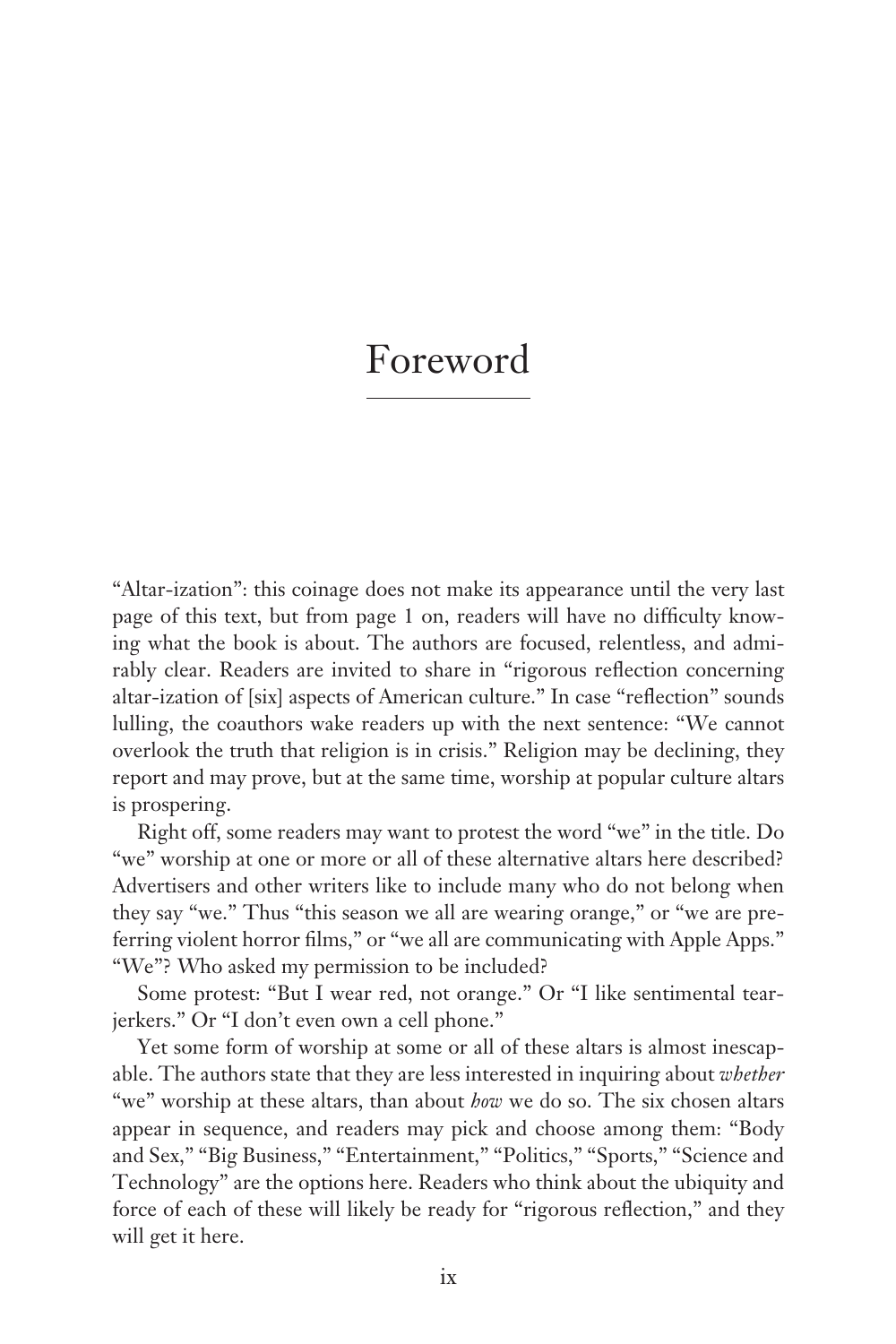### x Foreword

These authors reconceptualize cultural reflection by helping readers realize an alternative to the familiar "religious *versus* secular" polarity, rich as that is, but limited also as it is. They deserve credit for enriching the language of searchers. For instance, religion, they suggest, is more likely than not best conceived as the "meaning-making" element in personal, cultural, and social life. And the choice of focus on "worship" relieves the authors of the necessity to treat all dimensions of "meaning making" or "religion" or "what have you."

Still, the Floyd-Thomases and Mark Toulouse cannot avoid implicit and explicit references to religion. They very helpfully draw on seven dimensions of religion familiarly posed by scholar Ninian Smart, and in tour-de-force fashion stick to them patiently and consistently as they search and discover the altars that beckon and that serve the citizenry as contemporaries engage in "altar-ization."

*Worship* is the focus. In religion and meaning making, an altar is not a study or arena, though "worship" often encapsulates what scholarship and conflict provide as corollaries or supports. As for "altars," they are defined as elevated and attracting locales for worship, offerings, and sacrifices. Observers of "popular culture" notice innumerable evidences of the sacrifices "we" make to enhance devotion to sex, entertainment, politics, and the like. The authors are right: whether one is "religious" or not, it is clear that religion is in crisis in popular culture, a fact that demands rigorous reflection.

*The Altars Where We Worship* provides significant aid for those who would reflect on the crisis and join the authors in their search-and-discovery missions. One does not need to restrict the search to a particular academic discipline or cultural scope. Reporters, sociologists, prophets, advertisers, critics, theologians, literary critics, cartoonists, and more, whatever they reflexively bring to the reflection, will here find illustrations about and equipment for addressing popular culture.

The range of scholars on whom they draw or to whose work they point is broad. One finds pop-music celebrities jowl-by-cheek next to big thinkers such as Merleau-Ponty. I recall reading a book by Huston Smith some years ago in which he quoted that French philosopher. As I remember it, we pondered this line: "because we are present to a world, we are condemned to meaning." All sentient beings are present to a world, or worlds, and they are observably "condemned to meaning."

So here are "meaning makers" addressing readers who are also "meaning makers." They are not aspiring to be formal philosophers, and they do not parade their learning or hide their meanings behind obscure words. If I had to summarize all their gifts and achievements here, I would describe them as gifted and ambitious noticers. "Noticers"? The word is not in the dictionaries,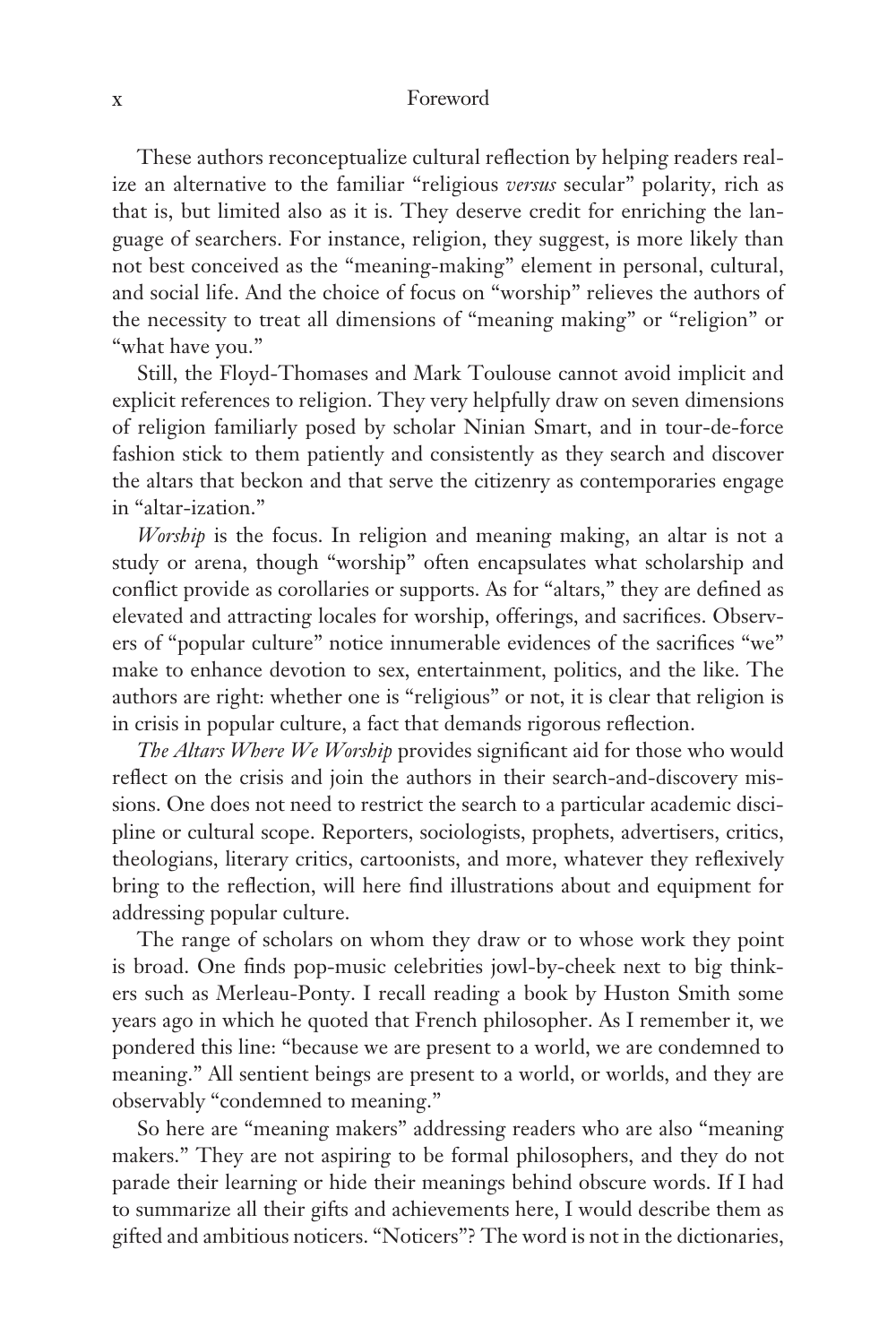### Foreword xi

but it is not hard to deduce what it means. I recall a poem, "Afterwards," in which Thomas Hardy was writing his virtual eulogy. He spoke of what he had seen but which many overlooked in the natural world around them: he was one who "used to notice such things."

The noticers who wrote this book do not advertise themselves as expert in nature watching, though they may be such. They instead notice many things in culture, in popular culture, objects and events that one can easily overlook because they seem obvious. Yet these authors subject such overlookable entities and lift them up for observation, reflection, and perhaps responding action.

Mercifully, while they are by no means uncritical about popular culture, they are not cultural snobs and they do not whine (much) because many entities that they cherish are scorned by this or that set of worshipers at the altars here described. They do not finish their task by demanding specific responses to all the crises of our time. But they may well inspire and equip others to join them in the company of "noticers" who may become responding and critical activists, and they are to be celebrated for their alluring achievement.

These scholars of religion offer a work that is at once prescient about the times in which we live and rigorously mindful of methodologies useful for the study of religion. As a result, the book is noteworthy both for the depth of its critical insights and for a style accessible to a wide variety of audiences. *The Altars Where We Worship* is an interdisciplinary book well worth the investment of one's time.

> Martin E. Marty Fairfax M. Cone Distinguished Professor Emeritus, The University of Chicago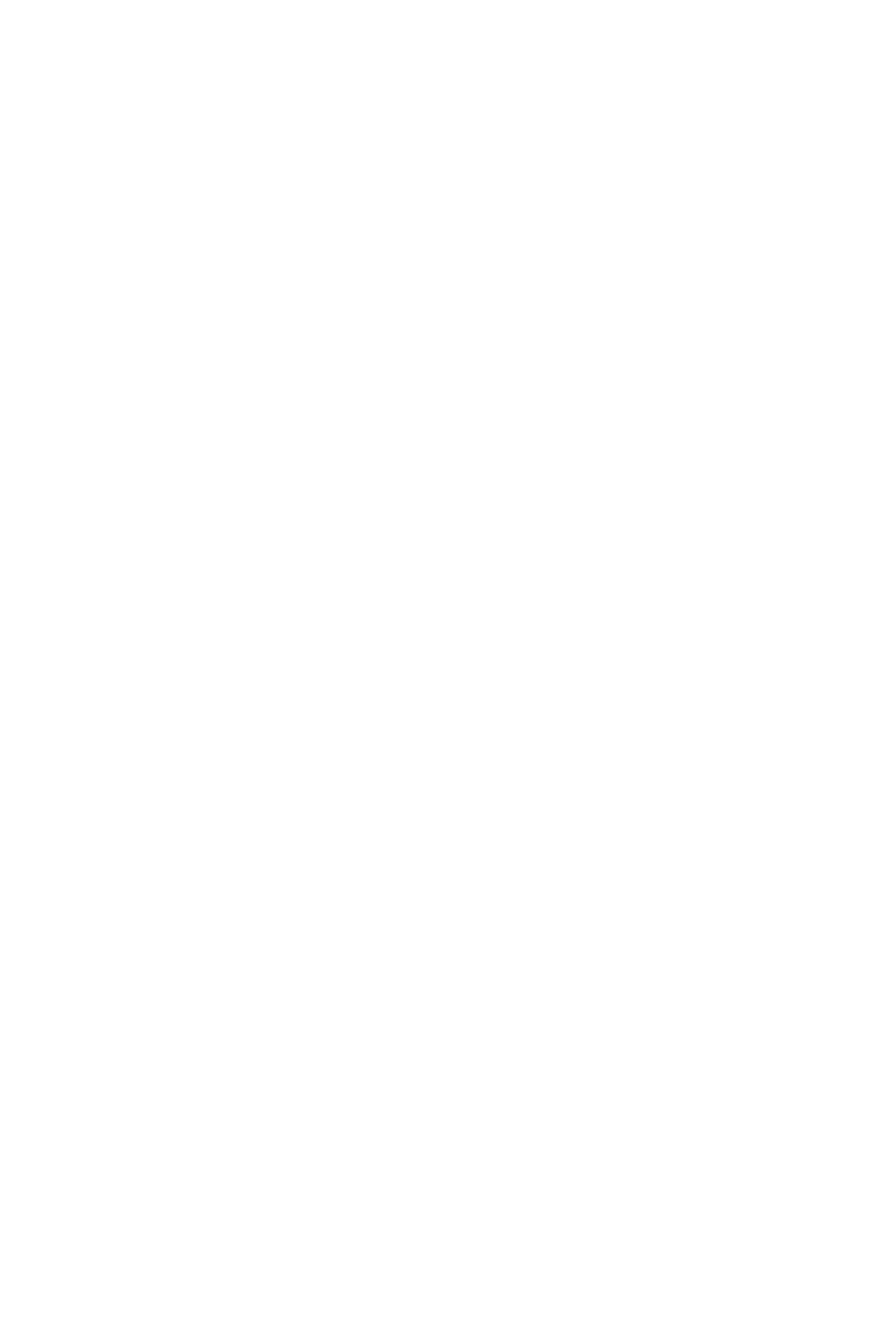### Preface

As authors, we come with our own popular proclivities. Mark figures the odds and the angles. Juan is a trivia and media buff. And Stacey is fascinated with mind-benders, solving puzzles or figuring out what the next popular trend will be. Admittedly, we are all *homo ludens*, creatures of play who are equally competitive in our own right. You could say we like to win. Perhaps for this reason, the game show provided a perfect context for immersing ourselves in pop culture. Although we are scholars, we knew that, like most Americans, we had our favorite game shows.

Families gather around the television to see if they can outplay other families as they watch *Family Feud*. We try to shout out as fast as we can random answers that come to mind as we watch *Password* or the *\$100,000 Pyramid*. Others of us test our genius on *Jeopardy* or try to figure out the multiplechoice strategy of *Who Wants to Be a Millionaire*. What does this say about game shows? What does this say about us? Is the American Dream something we can achieve through random guesses or expertise in trivia? Do game shows confer upon us a certain social status or appearance of wisdom that we otherwise are denied in our everyday lives? Can all our dreams really come true (fame and riches) in the span of thirty minutes?

In order to play, you have to pass the initial "screening test." Such tests not only examine one's knowledge or skill suited to the game, but actually are interested at least as much in whether potential contestants will appeal to the audience. Will a contestant be a good "face for the show"? Game shows want somebody for whom the audience will root—this contestant "deserves" to win. Staff members attempt to assemble a group of players the audience can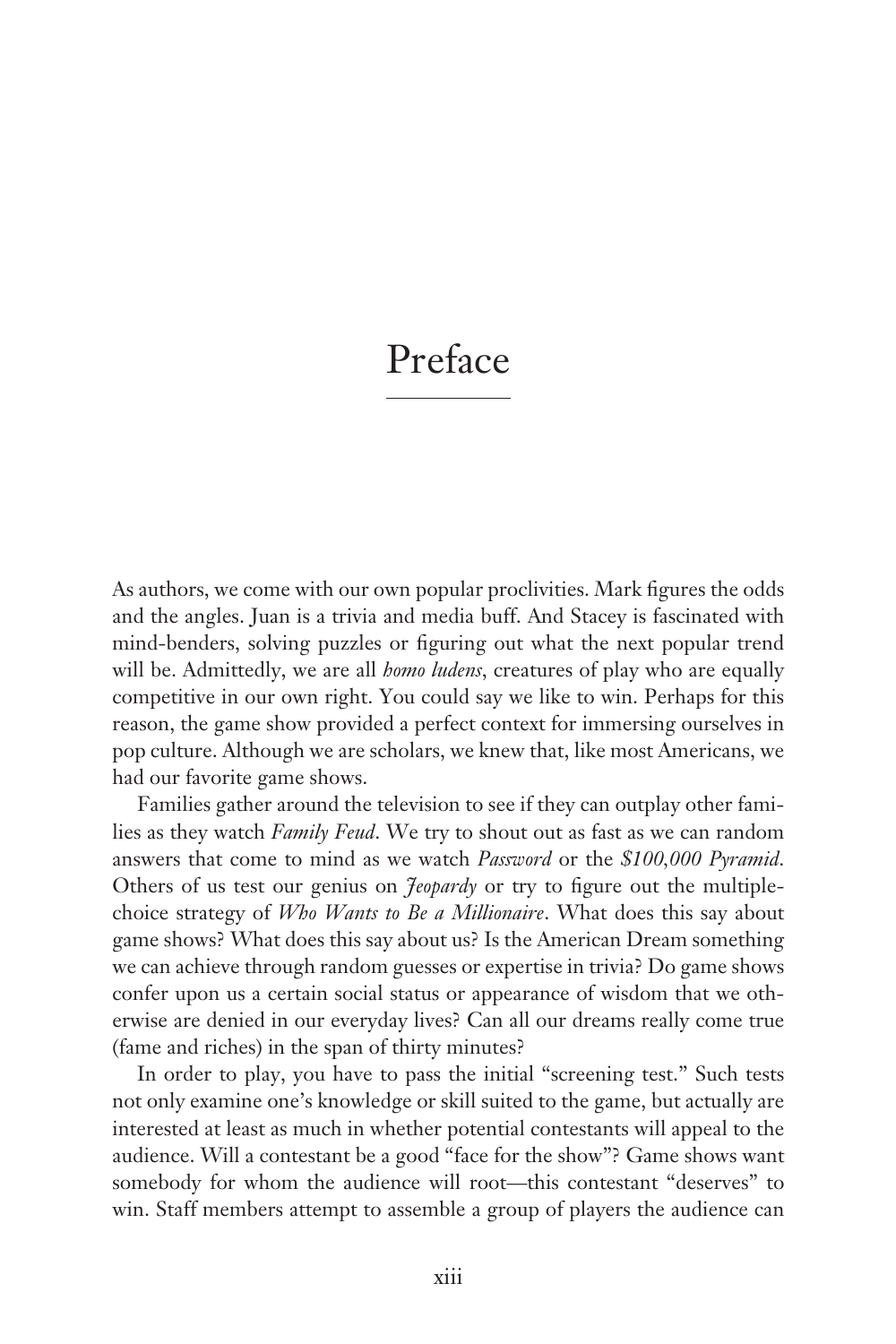### xiv Preface

affirm, so that one among them can experience fifteen minutes of fame and be celebrated as a winner.

An opportunity presented itself for us to try our hand in a contestant lineup. So we dove into the pool of contestants on *Wheel of Fortune*, the longestrunning syndicated game show in United States television history. Not only did we feel this game show best represented a combination of luck (spinning a roulette wheel) and basic knowledge (how to play hangman, ability to spell, know the parts of speech and American idioms and icons); it also conveyed something more poignant. Who deserves a chance at the wheel?

*Wheel of Fortune* was on tour in Texas featuring "Best Friends Week." We felt it was an ideal time to immerse ourselves in what social scientists call participant observation. We could test our hypothesis by putting together a participant-observation scheme wherein two of us would be participants and the other would observe. We knew our chances were slim. Mark sent an e-mail in response to the routine local appeal from the show. Each year the show receives over a million requests to be included in an audition. Only six hundred actual contestants are chosen. We knew we had to survive the lottery from the mass of e-mails in the Dallas-Fort Worth area before we would have any kind of chance.

Once we got through the lottery, Stacey was certain that if we presented ourselves the "right way," our team of friends would be chosen as one of fifteen couples from among hundreds of couples who showed up on a Friday to audition for their chance at spinning the wheel. We had to decide which two of us would be the "friends." Obviously, Mark would have to be a contestant. We felt that a man and woman pair would be the most "attractive." So, Mark and Stacey would be participants while Juan would be the observer who helped us process our experience. Stacey believed the right chemistry and narrative would get us the chance at spinning the wheel. We knew we had to exude in our audition a balanced mix of professionalism, excitement, lightheartedness, mystery, vitality, and open familiarity with one another. We came up with a strategy for the day, including a little routine to use with one another during our time in the lights.

On the day of our audition, we spent some six hours in a room with other "best friends" being carefully watched and profiled. Sure enough, the match of a fifty-something white man (Mark) and a thirty-something black woman (Stacey) worked—an unlikely couple of "best friends" who constituted together both a curiosity and an idealization of American racial harmony. Wheel representatives judged us on their general impression that we would represent the qualities of "a Wheel of Fortune player" and that the two of us represented a *good* cross section of the population in a supposedly postracist America. We passed!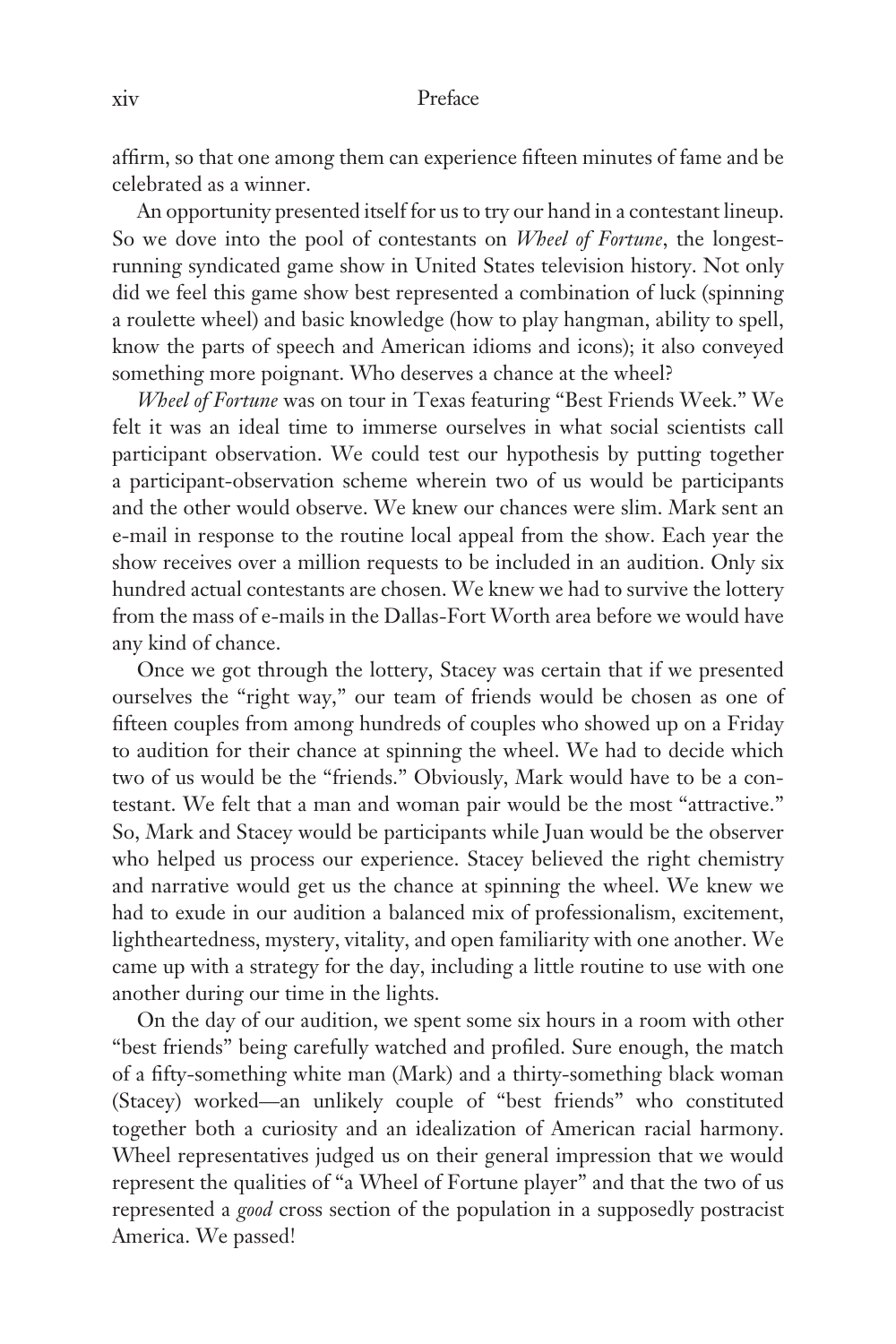### Preface xv

With taping to take place on August 25, all fifteen chosen couples arrived at the Nokia Center at 7:30 that morning. Taping did not begin until 3:00 p.m. All of the contestants were coached about how important excitement was to the game's image, airbrushed by professionals (ours were makeup artists for the soaps), interviewed, protected, and herded by security, photographed, rehearsed, and placed under contract. We could not go to the bathroom without an escort. Mark met Vanna White in the hall and exchanged hellos while being escorted along with a few other male contestants to the bathroom. As time for taping came nearer, we actually talked seriously and quietly between ourselves about bolting. To make things worse, we were chosen to tape the first show.

We were nervous as jittery cats, less for being under the lights and more for the fact we knew our professional images were about to be tested in a number of ways. How would our scholarly colleagues in the American Academy of Religion respond? But as we walked on stage in front of the more than six thousand people packed into the hall, with Stacey sweating bullets and Mark's stomach turning flip-flops, we somehow composed ourselves and became a part of the culture itself. As for Juan, he was simultaneously scholar, friend, and very much a nervous husband desperate for his wife to win. Mark's family cheered from the audience as well.

After winning the first two puzzles, during the commercial break we were "toweled down," made-up again, and shouted at for not showing enough excitement. "You are on the *Wheel of Fortune*, and you are *winning*," the woman told Mark. "You've got to show more excitement! Clap your hands, jump up and down, shout for joy! *Do something*!" "Stacey, you need to show us more of the person we saw smiling, laughing, and being excited!" We were way ahead going into the last round. We had banked over \$20,000 and had lost only one puzzle. But alas, Pat Sajak landed on the \$5,000 space for the final puzzle. Our colleagues, two younger women, scored \$18,000 on the last puzzle and barely passed us to go into the bonus round. In some ways, we were both winners and losers on the show.

We learned several things. At some point, each of us lost all our ability to be observers. We lost all scholarly detachment. We were fully immersed. Mark and Stacey actually became contestants, and Juan found himself transformed into the angst-ridden family member, sitting at the end of his seat, with all of the answers in tow. We wanted to win the "big money." The excited high five between us (which we swore we wouldn't do) after winning the trip to Buenos Aires, Argentina, is probably proof enough of the fact. We simply could not contain ourselves. At that point, Mark turned to Stacey and said quietly, "Let's win this thing!"

We became part of the game-show culture, and at least two of us had our fifteen minutes of fame (or infamy, depending on how you see it). We also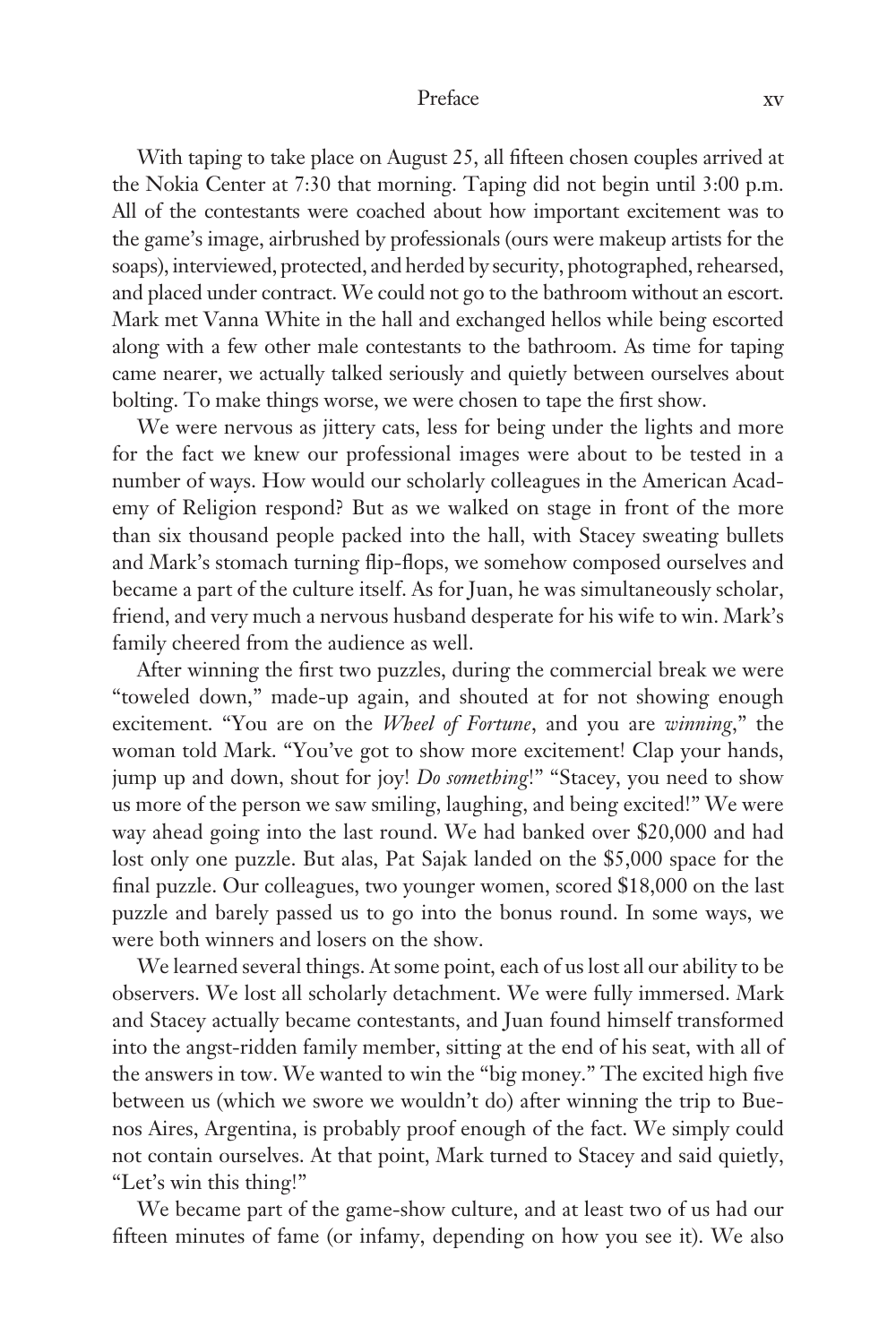learned how many church members in our own congregations and how many scholars of religion are actually fans of *Wheel of Fortune*. The day of taping, three members of Mark's congregation greeted him from the audience (and were they ever surprised to see who the contestants of the first show were). Moreover, Juan witnessed several people (audience members and contestants alike) participating in religious rituals, praying, calling on God, giving thanks, and so on. He confessed to having a prayerful posture right before Mark and Stacey lost their chance at the big money. Then, after that prayer failed, he prayed that Stacey wouldn't be too disappointed or hard on Mark for not attending to the "do not make Pat angry" rule she had previously articulated (and that made her certain Pat intentionally landed on the \$5,000 so the younger blondes would have a shot at winning). After observing Pat's playful banter with the two women contestants during a commercial break, Mark rather upset Pat when he interrupted what both Mark and Stacey interpreted as flirting by cracking, "It is really good to meet you, Pat; I grew up watching you on television."

To our mutual surprise, our scholarly colleagues were not embarrassed to see us appear on the show; they actually celebrated the fact that they knew people who became contestants. Our university and divinity-school colleagues even held a "watch party." One of the sessions at the American Academy of Religion meeting, where over ten thousand scholars of religion gather, announced the appearance from the podium. We simply had not anticipated that result—that our game-show appearance could get applause, even win accolades, as easily as actual scholarly production. Our scholarly apprehension about laying our reputations on the line to become participant observers on an American game show gave way to being celebrated by religious scholars, who actually offered their own two cents about how we might have played the game better.

This preface represents our own way of making the point that we recognize ourselves as part of what is analyzed in this book. None of us, in fact, is ever exempt from the influences exercised by popular culture in America.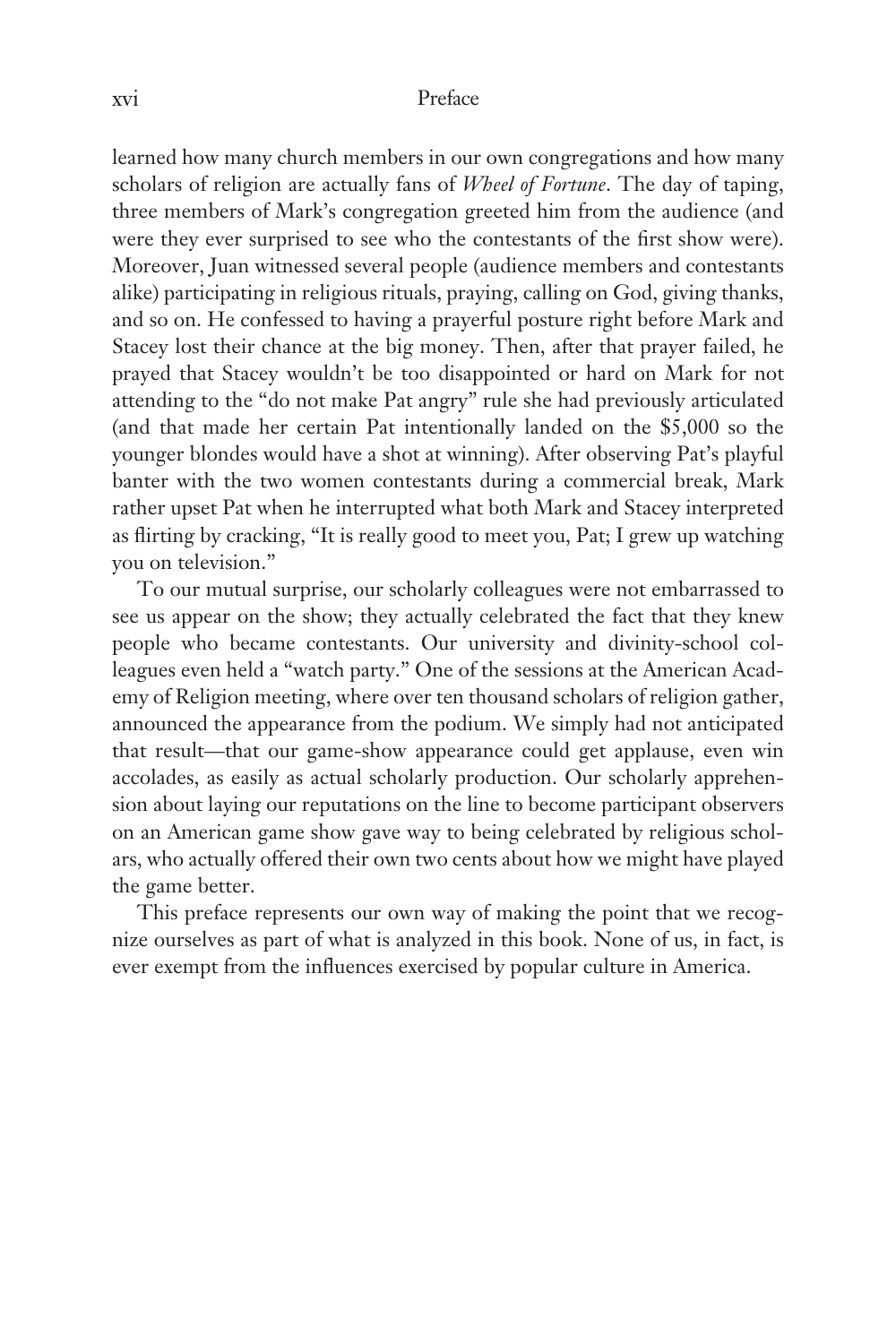## Acknowledgments

Interdisciplinary work . . . is not about confronting already constituted disciplines (none of which, in fact, is willing to let itself go). To do something interdisciplinary, it's not enough to choose a "subject" (a theme) and gather around it two or three sciences. Interdisciplinarity consists in creating a new object that belongs to no one.

—Roland Barthes, "Jeunes Chercheurs" in *Writing Culture*

One does not make or remake anything alone; one cannot ignore the relations one has. To know one's self and one's situation is to know one's company (or lack of it), is to know oneself with or against others.

> —Toinette M. Eugene, "Appropriation/Reciprocity," in *Dictionary of Feminist Theologies*

Collaborative efforts to do interdisciplinary work demand trust. The knowledge and commitments each scholar brings to the table create a web of mutuality, rigor, and vulnerability so that each can better understand the complexity and limits of their own disciplines and social locations. In some ways, working on this book constituted a kind of religious praxis. The writing process involved call and response, labor and love, construction and deconstruction, vulnerability and vision, discipline and devotion, reason and revelation, text and spoken word. This text is a constellation of all that we commonly love and hold sacred: work, family, and friendship—a friendship born long before any writing began.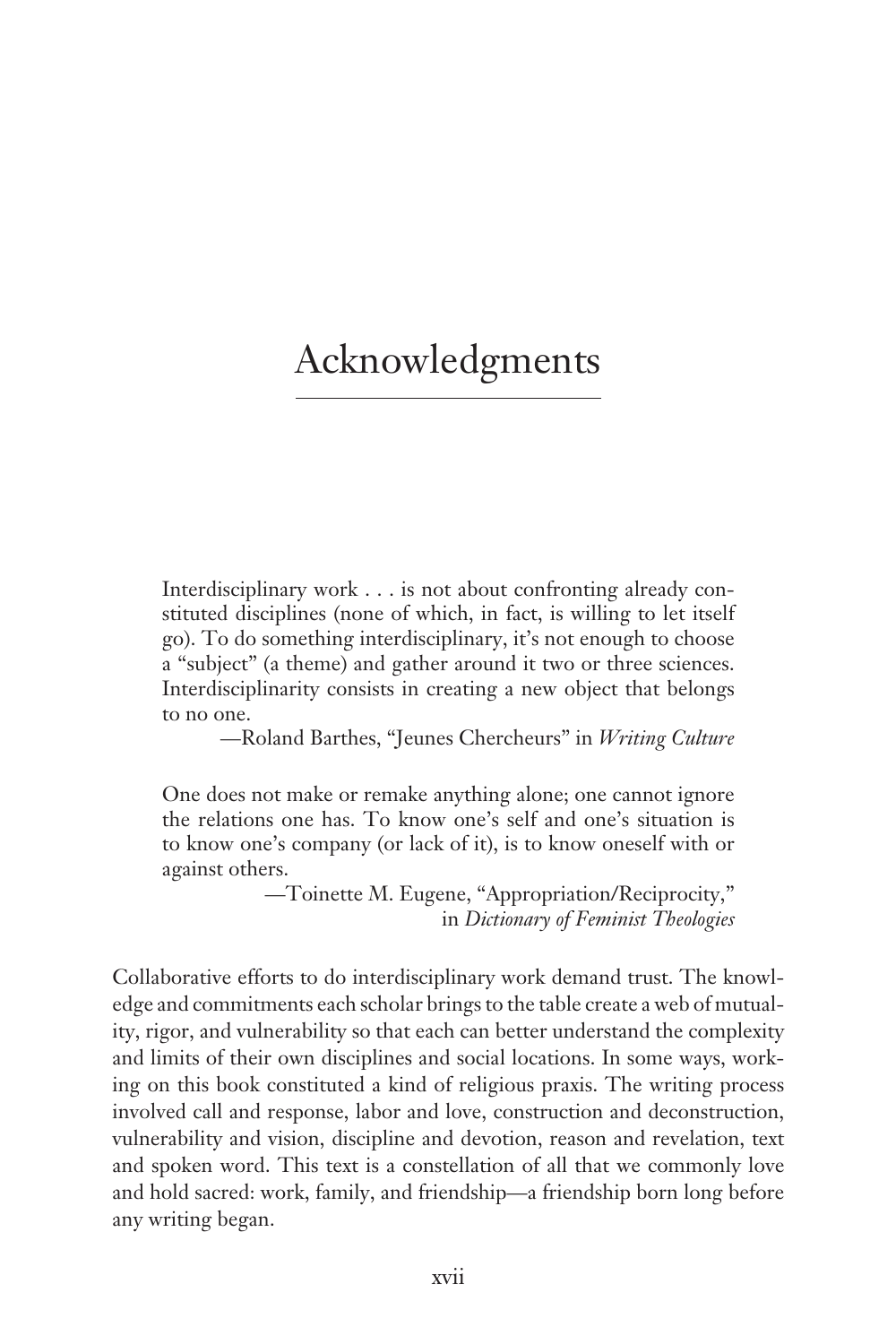This process began one place and ended up another in a number of ways. We began conversations while Stacey and Mark were faculty members at Brite Divinity School and Juan was at Texas Christian University. In 2008, Stacey and Juan moved to Nashville and Mark to Toronto. The fast-paced change of our personal and professional lives, not to mention the world and its events, delayed our ability to finish this project expediently. Yet the project itself provided occasions for enjoyable and intentional get-togethers in the midst of our own professional changes.

The work required the support and assistance of many people, without whom this volume would have remained nothing more than a running dialogue among friends. While, due to space constraints, we cannot thank all who have played a role, we would like to mention a few. We thank our many editors at Westminster John Knox. We are grateful for the work of the late Stephanie Egnotovich, with whom we talked about the initial project; Jon Berquist, whose strong interest in it helped keep it alive; and Robert Ratcliff, our final editor, who saw the work through to completion.

We have long been bolstered by the steadfast support provided by our respective families: Jeffica Toulouse, Lillian Floyd, Janet Floyd, Desrine Thomas, Juan Thomas Sr., the memories of our parents, Charles Floyd, Joan Van Deventer Toulouse, Orville Jack Toulouse, Raymond Charles Smith, and Gwen O'Neal Smith, and our children, Lillian Makeda Floyd-Thomas, Joshua Toulouse, Marcie Toulouse Hunt, and Cara Toulouse Wallace. We are grateful for colleagues, the solid friendship and extended family provided by people like Anver Emon, Frederick Douglas Haynes, and Debra Peek Haynes, Anthony Pinn, and the members of Sisters of the Sabbath Book Club.

We offer this book with appreciation for our colleagues, faculty and staff, and students at our respective institutions, Vanderbilt University Divinity School and Emmanuel College of Victoria University in the University of Toronto, and the research support provided by them and by President Paul Gooch of Victoria University. Finally, we are grateful for the work provided by our student assistants, Kayla Brandt and Alexandra Chambers, both of Vanderbilt, and Johnathan Knight of Emmanuel College.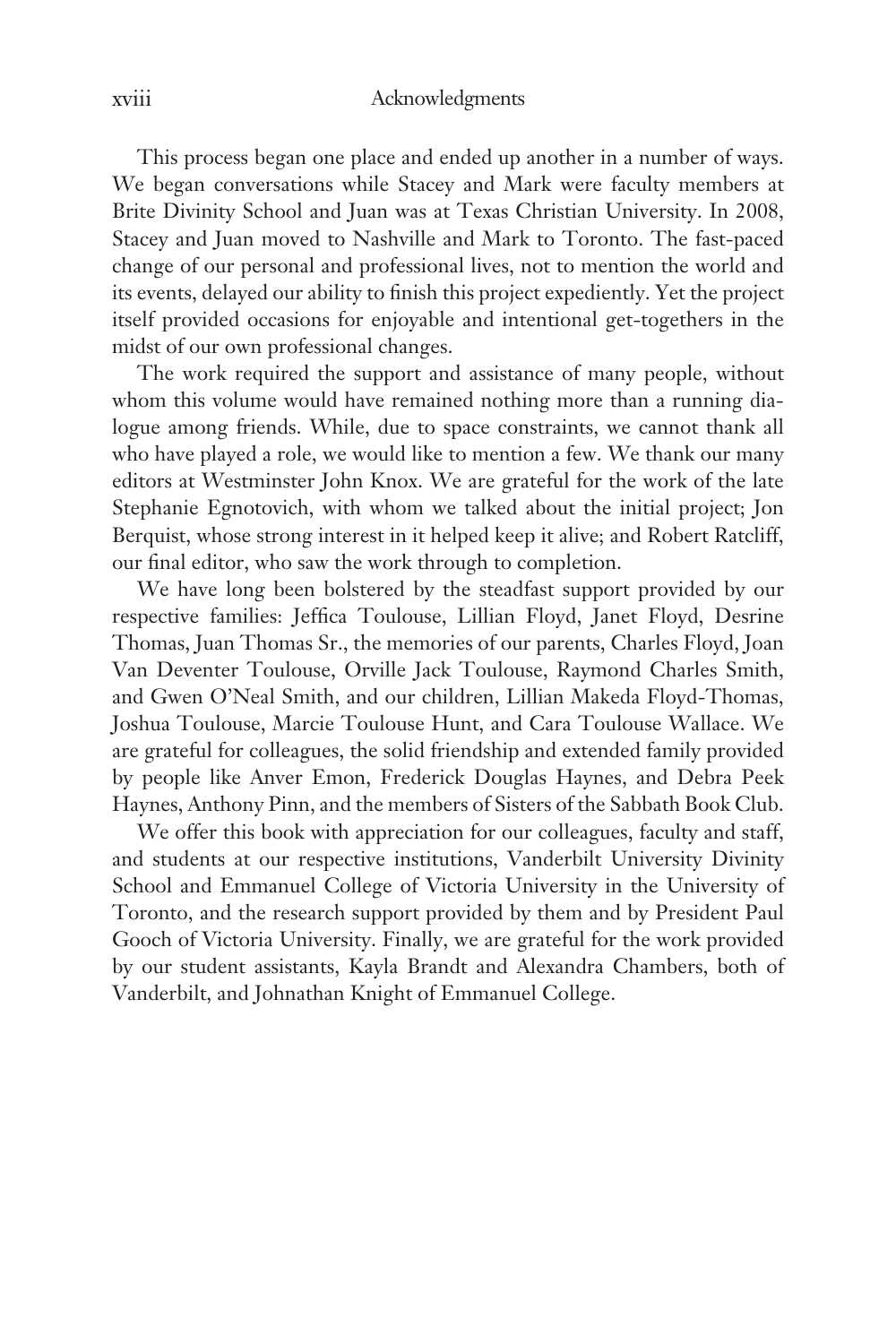## Hidden in Plain Sight

### *The Religious Nature of American Popular Culture*

We must therefore, from the experiential point of view, call these godless or quasi-godless creeds "religions"; and accordingly when in our definition we speak of the individual's relation to "what [s/he] considers the divine," we must interpret the term "divine" very broadly, as denoting any object that is god *like*, whether it be a concrete deity or not.

William James, *The Varieties of Religious Experience*

Religion *is* important to Americans. But the religion we practice is often *not* the religion we confess. From at least the time of Alexis de Toqueville, observers of the American scene have recognized the essence of religion in everything American. Let's be honest with ourselves. Even though some Americans claim the country's population is deeply divided, often described as engaged in a "culture war," most Americans tend to worship at similar altars. Americans form a nation of believers; but what do they believe? What is the object of their faithful devotion? In response to the query, "What does it mean to have a god?" the German theologian Martin Luther answered, "Trust and faith of the heart alone make both God and idol. . . . Whatever then thy heart clings to  $\dots$  and relies upon, that is properly thy God."<sup>1</sup> Several centuries later, H. Richard Niebuhr commented that "if this be true, that the word 'god' means the object of human faith in life's worthwhileness, it is evident that [people] have many gods, that our natural religion is polytheistic."2

One could argue that, according to this logic, genuine atheists do not exist, since everyone believes in some source of ultimate meaning or fulfillment. Americans believe, first, in a serviceable God. We want a God who meets our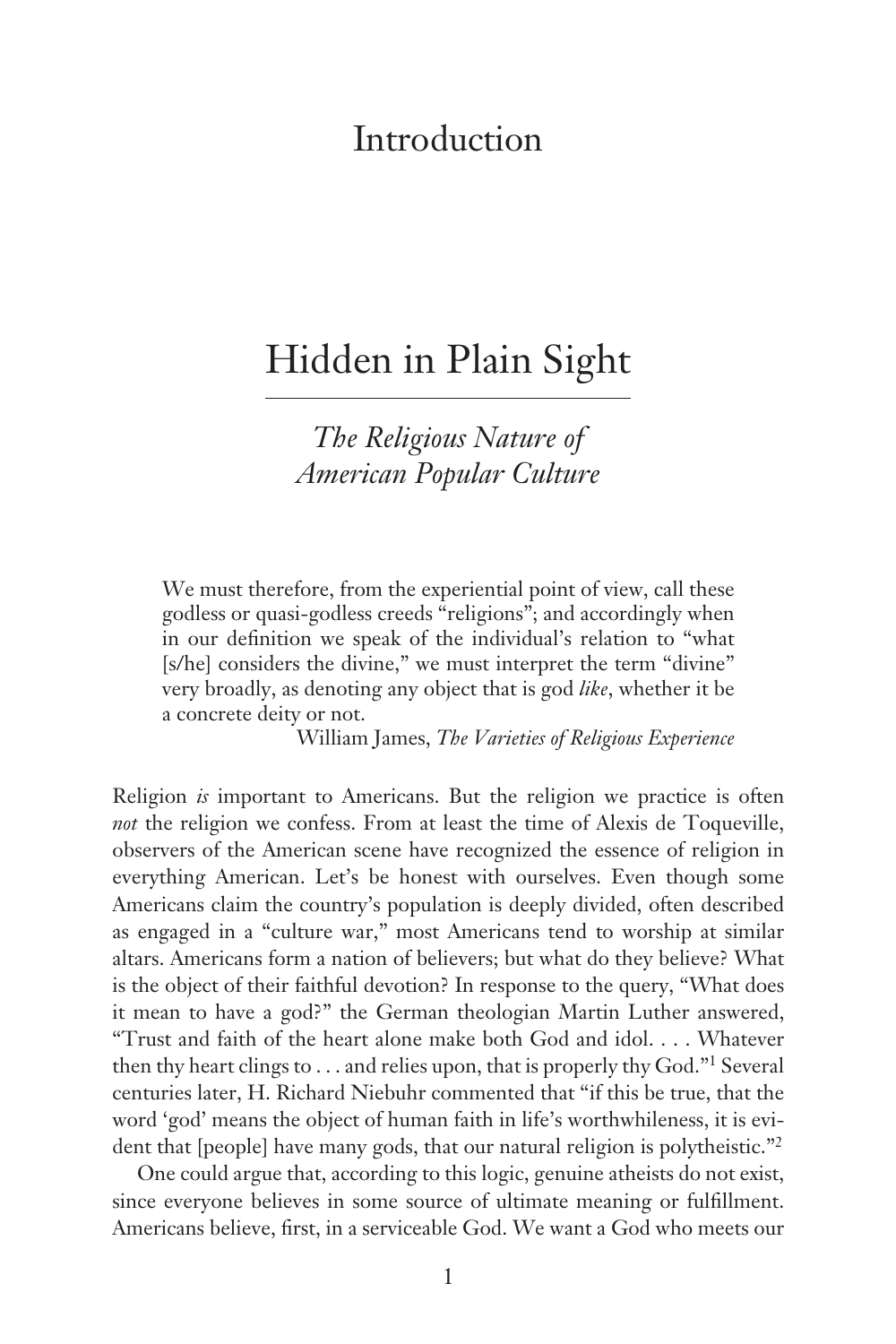needs, who provides altars where we can get good service. Second, we want a friendly God, who blesses us as we become comfortable, wealthy, and successful. Our altars provide places where we find blessing in a community of like-minded seekers. Americans are practical people, who want a pragmatic faith. The objects of our attention have become our God, and fulfilling our desires has become our religion.

This book attempts to describe religion as we find it in the United States. The central question for *The Altars Where We Worship* is not *whether* Americans are religious but *how* we are religious. Put another way, if we are going to go to the trouble to be faithful, the object of our devotion needs to be useful to us. This is something peculiarly North American, something that seems to affect or infect all of us, no matter what our social location—black or white, gay or straight, religious or atheist, liberal or conservative, Republican or Democrat. Though we claim to serve things that are sacred, in actuality we deem sacred those things that serve us. On the one hand, we recognize that if everything is religious, nothing is religious. But we also know that the way we respond to things (perhaps by acting with a devotion that attributes ultimacy) can make something religious that is not meant to be religious at all.

Statistics reveal a startling gap between confession and practice in American religion. Slightly more than 70 percent of Americans in 2014 considered themselves Christian (a drop of nearly 8 percent since 2007). Comparatively few actually show up at religious services in any given week.<sup>3</sup> When Gallup asks the question annually, the survey reports about 35 percent of Americans claimed to attend every week or almost every week, compared with 41 percent in 2007.4 These claims by Americans are exaggerated. A serious study of church attendance by sociologists of religion, published in 1993 (the year before Gallup reported 45 percent attending weekly or almost every week), taking a congregation by congregation count, found that, though 35.8 percent of the Protestants in the area they studied *said* they attended church weekly, on any given Sunday only about 19.6 percent *actually* showed up.5 Some are more honest than others about their habits; in 2015, 50 percent of Americans answered that they attended only "seldom," or "never." Though Americans claim a strong religious identity, the commitment to attend religious services is simply not very high among them.<sup>6</sup>

Where are Americans finding meaning within their lives, if not in the practices and contexts provided by traditional religions? Where are Americans making meaning for their lives, if not in those places? *The Altars Where We Worship* seeks to answer these provocative questions.

Within the last several decades, survey and poll data have revealed a fascinating tension within the American religious experience. Some 80 percent of Americans state that religion is either very important (58 percent) or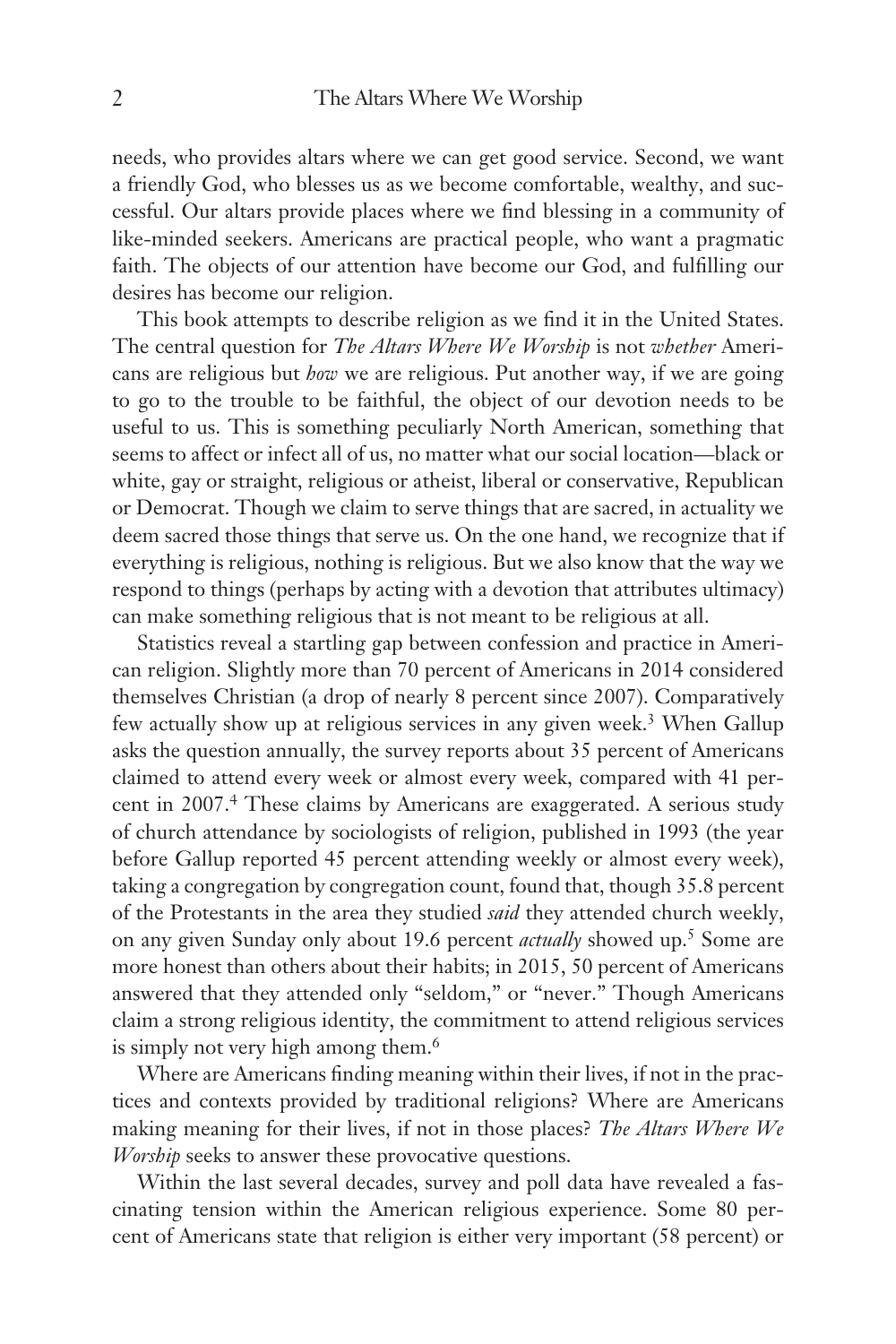somewhat important (22 percent) to them. In 2015, however, 22.8 percent of Americans, especially younger Americans, claimed to be "religiously unaffiliated."7 As of 2012, for example, 15 percent of those born between 1946 and 1964 (baby boomers) are unaffiliated. But 34 percent of those born between 1990 and 1994 (younger millennials) are unaffiliated.8

For those who are affiliated, most treat religion in an eclectic fashion. They are comfortable mixing and matching beliefs and practices traditionally at odds with one another. As early as 1992, one study described how Americans had found "substitute faiths" through their memberships in Common Cause, Sierra Club, or the nearest yoga, ballet, or martial-arts classes. Others had found spirituality through various avenues enabling "self-awareness," whether through "Self-Realization Fellowships," self-help books, paranormal experiences, or the practice of witchcraft.<sup>9</sup> In addition, these consumers tend to blend Christian backgrounds with other ideologies, like astrology, reincarnation, popular psychology.10 Christian Americans consult astrological charts and dabble in telekinesis, even though their religious communities condemn these practices and scientists argue that no scientific evidence supports them.11 These trends are not found simply among the younger generation. During the 1980s, President Reagan and his spouse, Nancy, both traditional Christians, depended upon horoscopes to change their White House calendars and appearances.<sup>12</sup>

People are taking control of religion in their own lives, making it a homebased commodity where sacred altars can be privatized. In the American consciousness, religion and spirituality are increasingly divorced from one another. Tom Smith, who directed a major sociological study on the question, estimated that a quarter of Americans think of themselves as "spiritual but not religious." The same study showed decreasing support for organized religion and increasing support for the privatization of religious belief. A sizable number of Americans approach religion as if it were a large salad bar, where one can pick and choose goodies from a seemingly infinite variety of bowls and mix up their own favorite combinations.<sup>13</sup>

Commitment to religious freedom and a suspicion of traditional institutions and authorities have always been prominent features of American life, but contemporary Americans have turned them into an art form. American popular culture celebrates our ability to break with tradition and indulge ourselves by satisfying religious and spiritual needs in untraditional ways. In our culture these days, it's hip to be spiritual, but square to be a Methodist. It's no wonder that the mainline churches are turning to commercials to try to get their groove back. The problems for the traditional church obviously began several decades ago. In his 1998 study of religion's role in the lives of members of Generation X, whose oldest members are in their early fifties today, Tom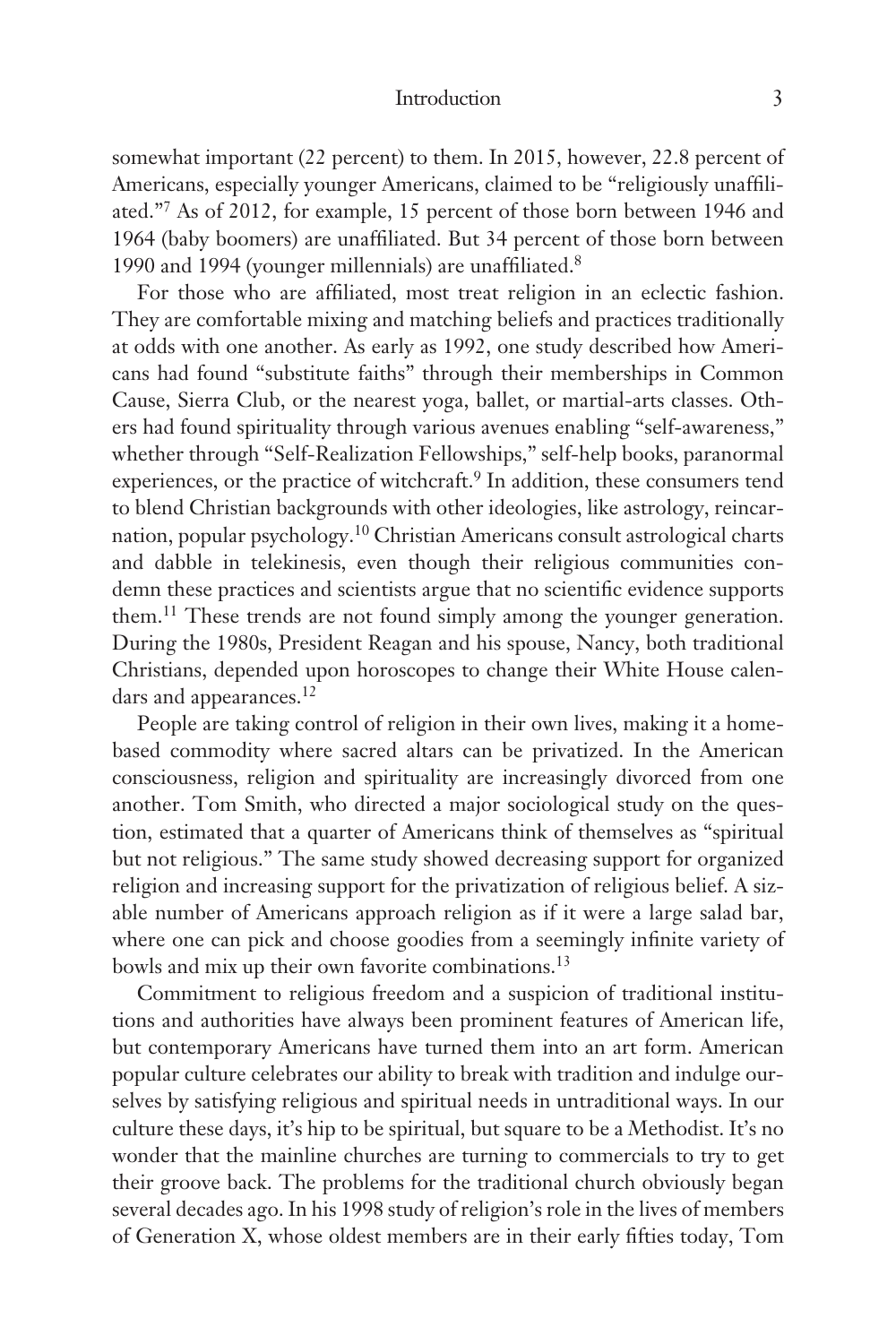Beaudoin contended that young Americans have grown skeptical about traditional faith due to corruption and scandal among sacred and secular leaders of the nation.14 In the past twenty years, nothing much has changed this picture for the generations following. As Beaudoin wrote, "I was awash in popular culture and alienated from official religion. Despite all this, I still considered myself unmistakably 'spiritual.' By this, I meant I thought about religion, I thought there was more to life than materialism, and I pieced together a set of beliefs from whatever traditions I was exposed to at the time."15

Who can blame these last few generations? The last forty years have seen their share of sex scandals, whether in the White House or the church house. Presidential leadership has given us Vietnam, Watergate, the Iran-Contra scandal, and the debacles in Iraq and Afghanistan. Acts of terror and acts of nature, from 9/11 to Hurricane Katrina, have shaken our faith in the ability of authorities to handle crises appropriately. We are a nation of skeptics desperately looking for hope. President Obama's quick rise to leader of the free world likely owes something to these sentiments. Whether entirely accurate or not, the perceived hypocrisy and myopia of organized religion has given Americans license to meet their spiritual needs in any way that works.

We are not arguing this is the first generation of Americans that has experienced such disappointment and disillusionment with traditional religion. But we do believe this is a watershed moment. Traditional religion is being fundamentally challenged in ways previous generations would never have dared to imagine. Americans secure order for their lives, find moral guidance, and uncover life's meaning in cultural locations their grandparents most likely tried to avoid. An older meaning associated with religion was "faith seeking understanding"; today's meaning is more likely "pleasure seeking opportunity."

Nor are we contending that traditional religions in the United States are dying. Nothing could be further from the truth. We do believe that mainline American religions have lost their standing as core entities entrusted by most Americans with constructing, maintaining, and perpetuating shared notions of morality, meaning, and community for modern society. In their places, Americans have constructed "altars" from the stuff of popular culture—namely, body and sex, entertainment, sports, politics, big business, and science and technology—to supplement or supplant the role once occupied by traditional faith. Whether consciously or not, many Americans have discovered they can meet their basic religious impulses and spiritual needs in overtly nonreligious endeavors that end up serving them, ironically, in markedly religious ways. This book seeks to demonstrate how this is the case.

There's a new "sacred" in town. As Paul Tillich, Peter Berger, Sigmund Freud, and Karl Marx remind us in differing contexts (theology, sociology, psychology, and economics), this notion of the sacred is not defined concretely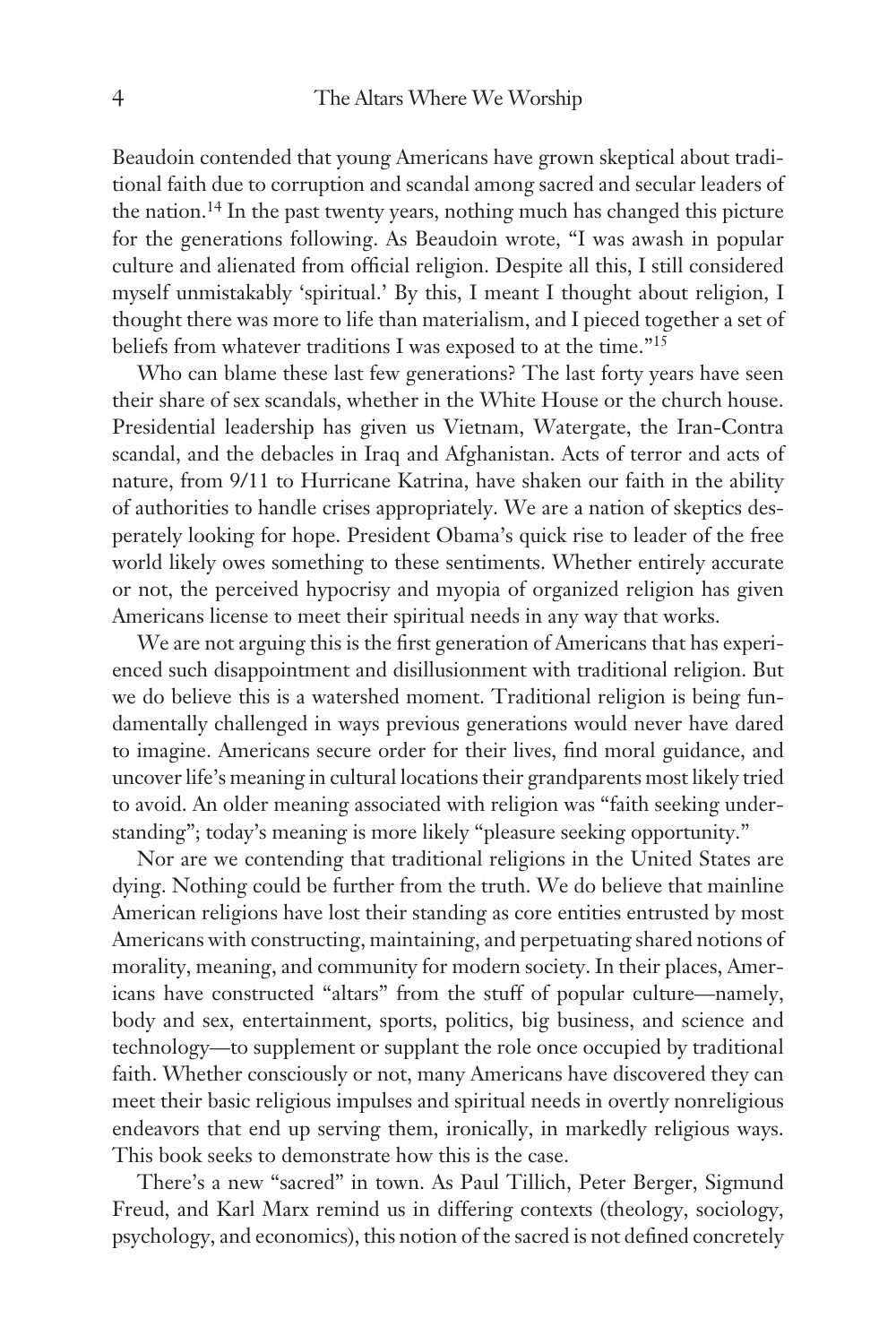by religious commitments, but rather by how those things associated with the sacred operate in concretely religious ways. In this instance, religion is no longer about the normative rhetoric and practices attached to communities of faith and related institutions, and how we derive meaning from them. Rather, it is about "meaning making" and our preferences for those places where we enjoy a greater sense of our own fulfillment. Consequently, Americans often derive more meaning from altars found in the supposedly secular arena than in traditionally sacred locations. But this schism between secular and sacred actually marks a key fallacy in contemporary parlance. We have created a dichotomy between the sacred and the secular to our own detriment. The distinction between the two is not as evident as it first appears.

Religion and popular culture are hot topics when considered separately, but when they are brought together, the result can be explosive. This kind of analysis is timely because it seeks to understand the way people actually live, not the way, perhaps in their better moments, they think they should live. Most books on popular culture that touch on religion attempt to understand popular culture as something distinct from the religion that surrounds it, or attempts to influence it, or is influenced by it. This book examines how popular culture itself is religious. In his analysis of fetishism in contemporary American culture and society, David Chidester has suggested that "the study of religion in popular culture is faced with the challenge of exploring and explicating the ways in which such 'artificial' religious constructions can generate genuine enthusiasms and produce real effects in the world."16 Whereas Chidester's perspective is equally incisive and astute, his phraseology " 'artificial' religious constructions" has a troubling connotation: if someone holds a particular object or belief as sacred, what makes it more or less artificial than any other? The designation of what is authentic as opposed to artificial becomes untenable if one realizes that all things religious are created and perpetuated by humans.

Today's media, since at least the presidency of Jimmy Carter and the "Year of the Evangelical," have understood religion as something completely distinct from popular culture. The media routinely address the religious nature of "values voters" who purportedly derive their social concerns from traditional religious expressions. They have tended to use the term "evangelical Christians," a traditional religious classification, for what more appropriately should be called "the religious right," itself a cultural phenomenon. These days, to make matters worse, some in the media, especially the more conservative news outlets, uncritically parrot the political right by using the phrase "radical Islam" as a synonym for global terrorism. In other words, media are generally confused, even when they are discussing the traditional religious communities. Mainstream media have virtually no understanding of the way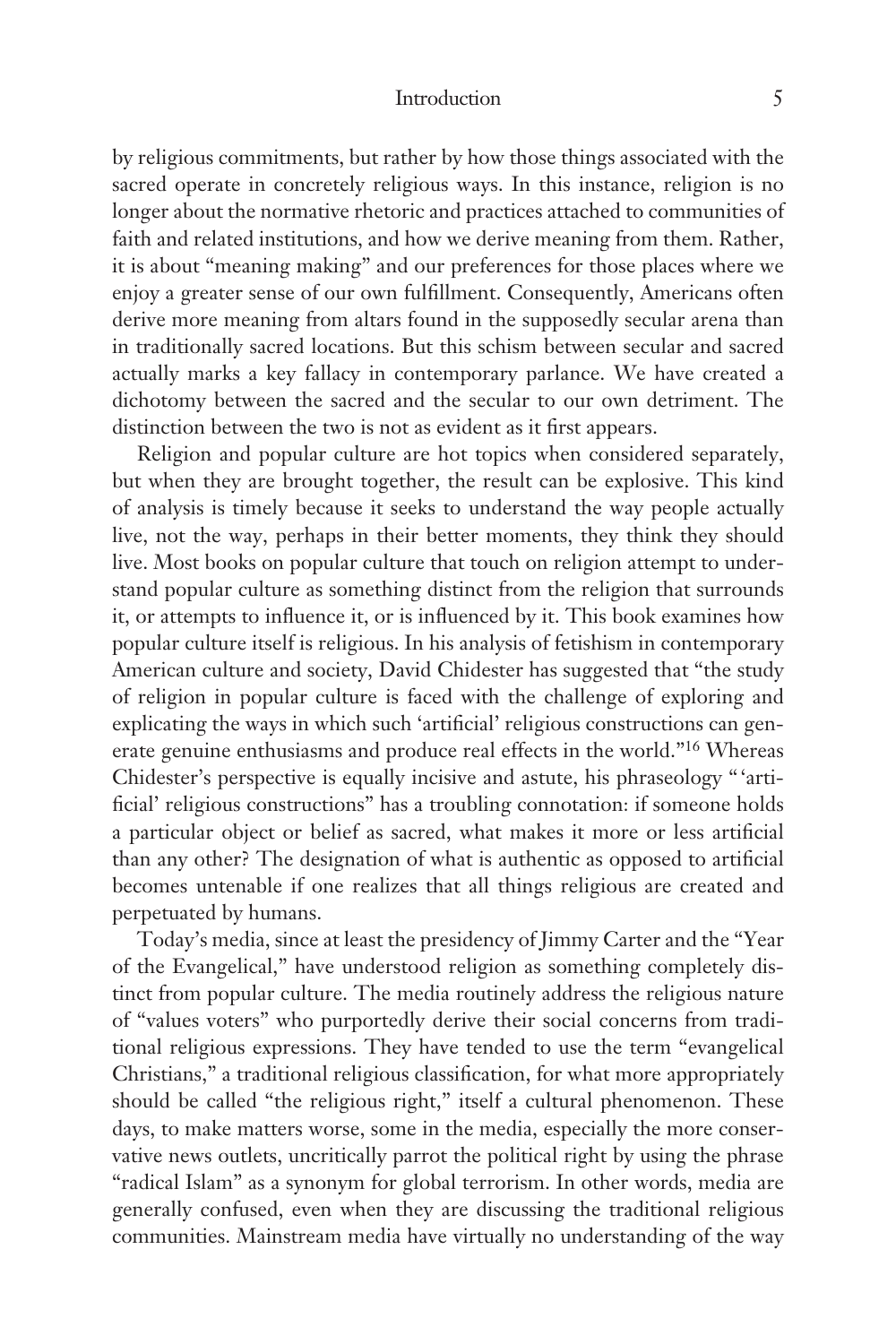religion operates outside these parameters. In our setting, the more significant power of religion is found outside the influences of traditional religion's ability to transform culture.

Today the power of religion rests in the way culture operates religiously in people's lives to sustain values and beliefs that have little to do with traditional faith expressions. Yet few are talking about it. People are passionate about the prevalence of religion and the power of culture, but few realize the two are becoming one. American constitutional law has even seen fit to protect culture from overbearing religion, and religion from overbearing state control. But there is little understanding that culture itself can take on religious characteristics unrecognized by most Americans, but operating in an extraordinarily powerful and effective manner. *The Altars Where We Worship* seeks to expose the wizard behind the curtain to reveal just how America is shaped by this largely unexplored phenomenon.

Americans nowadays are more clearly aware that religion participates within a larger marketplace of ideas and experiences. We are hesitant, however, to take the next steps to examine just how the marketplace of ideas and experiences is itself religious. The construction of these "altars" as alternative religious enterprises culled from various dimensions of popular culture appears at first glance to be a blasphemous, narcissistic, and manipulative sham fomented by the worldly and secular. Yet their very existence in American culture indicates a twofold paradox.

First, inherent within their structure, and due to the function and relevance they readily provide for the lives of millions of Americans, these altars combine aspects of religiosity that people experience as transformative, prescriptive, and inspiring. Through them true believers find meaning for their lives that they deem comparable to the meaning others claim to find through more overtly religious settings. Second, and even more interesting, however, is the fact that most Americans live with the both/and in this equation. They attest to being religious and/or spiritual in conventional ways while, at the same time, in actual practice, they find meaning in altars found in popular culture. These folk are able to find gratification and sustenance at these altars, and are able to offer adoration and reverence before them, all without experiencing even the slightest twinge of cognitive dissonance or pang of disloyalty where traditional religious associations are concerned.

For better or worse, we are faced with the reality that human experiences before these altars contain religious characteristics in common with experiences before more traditional altars. Such a discovery, at the very least, requires us to broaden our notions of the American religious experience. Without passing judgment over the worshipers at these altars, many of the core issues and themes found there—differentiating insider/outsider identity,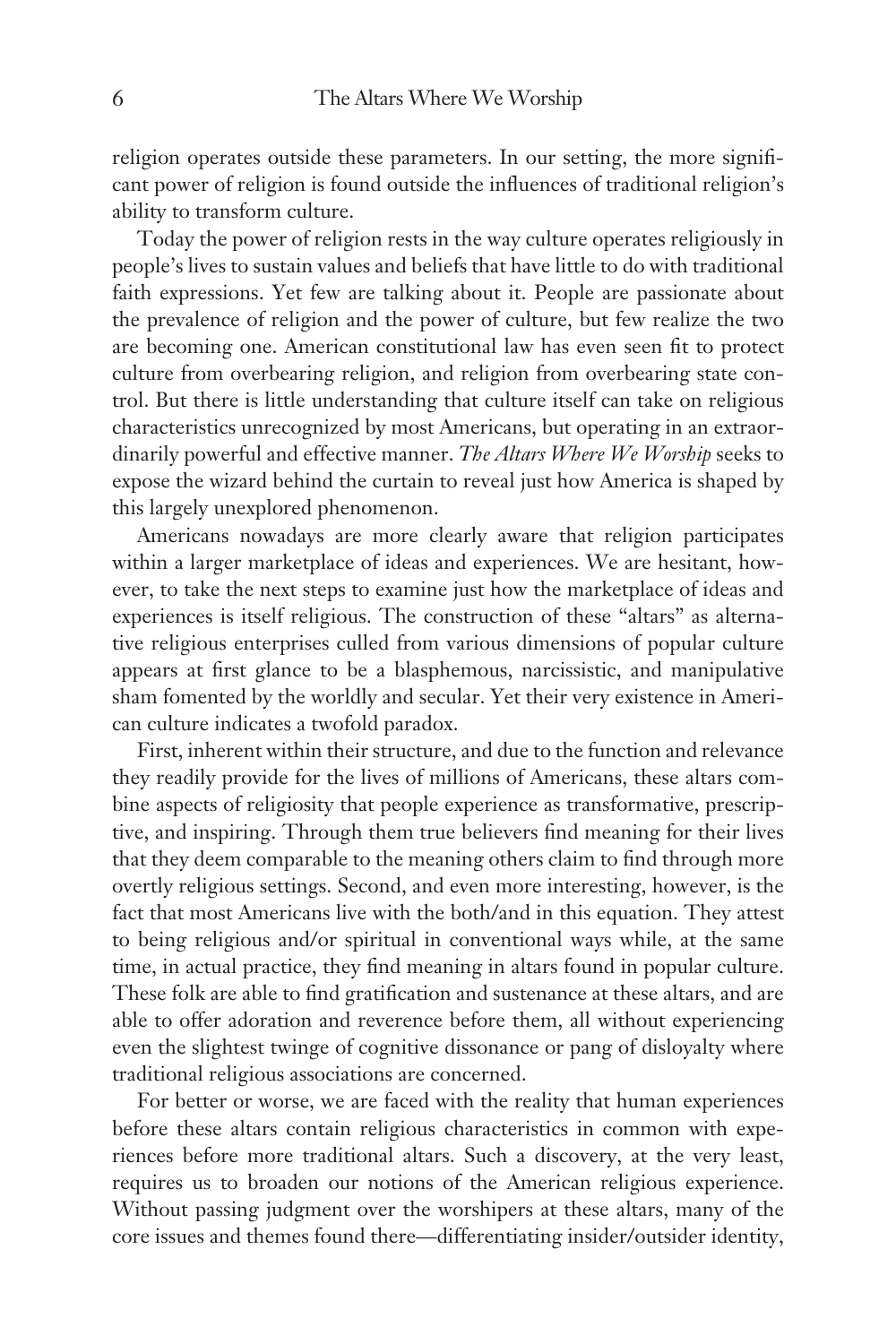constructing moral and ethical codes of living, providing a mythological as well as epistemological framework for understanding human existence, and asserting some rationale for transcendence and ultimate meaning—are common concerns within the history of religion writ large. Rather than trying to debunk these altars in any fashion, we believe it is important to recognize that these altars naturally connect with our human desire to locate the religious impulse in something we perceive to be greater than ourselves. Clearly, within these spheres of popular culture, Americans have been able to discover religious elements that had once been understood to be the sole province of the world's great faiths.

Our method for examining these altars will adapt the seven dimensions of religion outlined by Ninian Smart in his seminal volume *The Religious Experience of Mankind*. His sevenfold framework offers a useful device for deriving a more complete picture of the religiosity associated with each altar.17 Like more formal religions, each of these altars provides followers with (1) a *mythic narrative* to aid in addressing matters of sacred meaning and holy significance, sometimes in epic fashion; (2) a system of *doctrines* that outlines appropriate relationships and offers guidance concerning how followers should orient themselves within the world; (3) a set of *ethical codes* defining key values, principles or precepts, and rules or laws; (4) an *organization or institution* to aid in perpetuating religious ideas and imbedding them in the societal fabric; (5) a *ritualistic dimension* within which the faithful engage in acts that define meaning for life and merge belief with exercises of experience and practice; (6) an *experiential dimension* that enables followers to express their feelings and experience extraordinary meaning; and (7) a *material dimension* with concrete and tangible expressions of the sacred that enliven the five senses of touch, smell, sight, hearing, and taste.

Using Smart's typology to analyze what to most observers is merely secular culture enlarges our understanding not only of American culture, but also of the fabric of religion now operating within it. It allows us a means of examining the internal logic found within these cultural contexts ("altars"), in order to demonstrate what precisely, in religious terms, is happening for those who find meaning there. The typology enables a comparison with more traditional expressions of religion.

Finally, we believe the application of Smart's typology effectively expands our understanding of religion and acknowledges more accurately the actual practices associated with the complexity of religious faith as it exists within contemporary American society. We hope that the chapters that follow will help draw each reader into this process of interpretation and allow personal and meaningful reflection about the complex interaction between religion and culture within American society.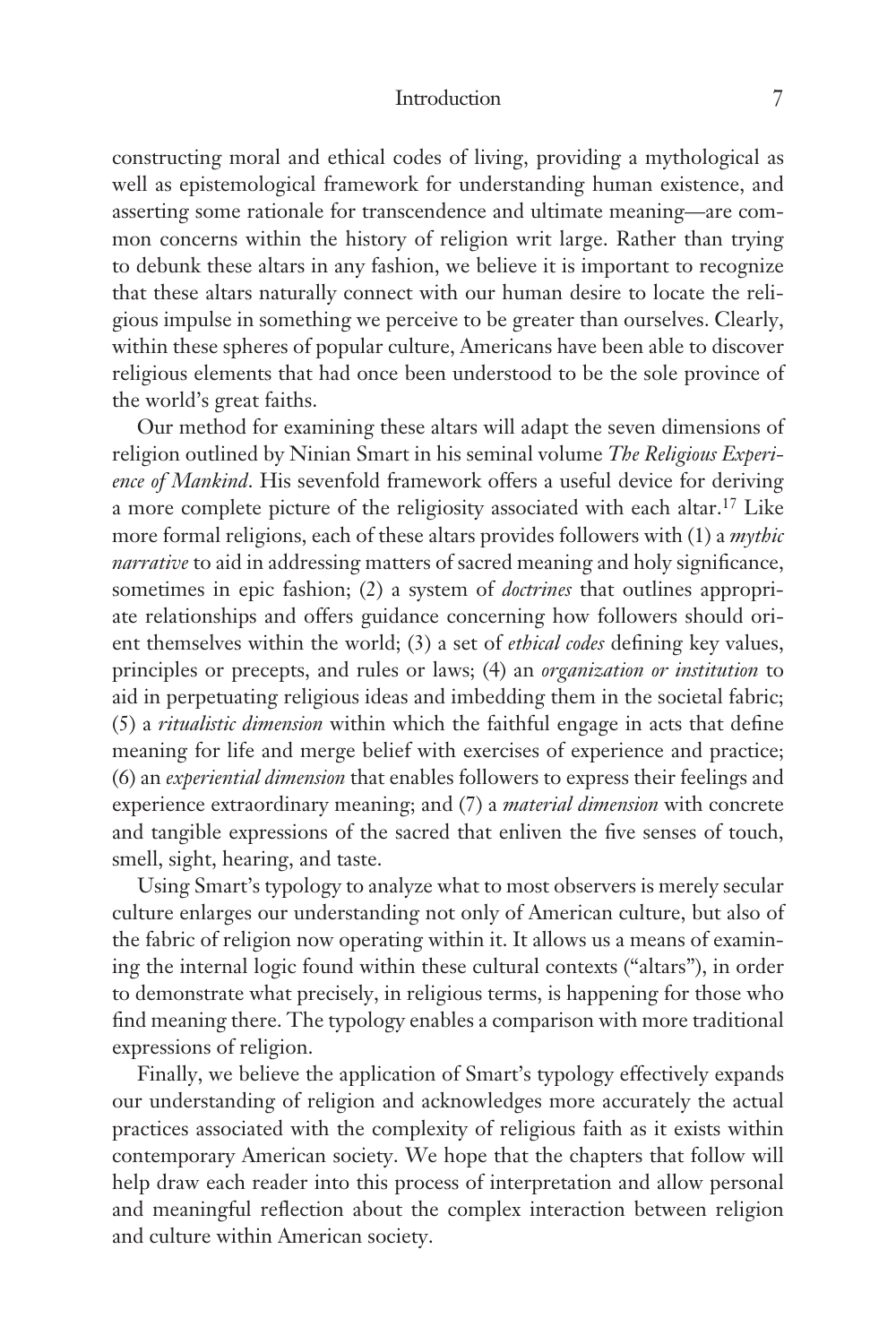In addition to this framework of interpretation, we believe it might be helpful to readers if we share the impetus behind this analysis. At present, the academic study of religion is about understanding religion, not about either proselytizing or naming the heretical. Put another way, it is about perceiving and not prescribing about what is religious in our daily lives. This is especially true in this era, marked by religious pluralism on one side and globalization on the other. The scholarly analysis of religion is also filled with jargon and academic rigmarole (i.e., what seems for many to be confused and meaningless talk). Even though much of it offers helpful analysis about the religious, one has to care passionately enough about it, and labor long to understand it, before receiving much benefit from it. This is too bad, since acquaintance with some conclusions of the scholarly study of religion could actually help people who are religious understand and appreciate religion in new and vital ways. Further, they might find that greater knowledge of religion in general could help them plumb the depths of their own beliefs and to become more tolerant of, and conversant with, religious difference.

Even given the enormous production of scholarship in religious studies and theological education, the average citizen has little access to, or interest in, the content found within it. Consequently, few Americans, in spite of the self-confessed importance of religion for their lives, reflect critically or analytically about how they might be caught off guard by the power of religious experiences and expressions that actually appear, on the face of things, to be something other than religious. No matter what the cultural context for a person's life might be, no matter what a person's line of work, and no matter how thoroughly socialized within congregation or temple or mosque, there is nearly always a considerable chasm between how Americans *profess* their respective faiths and how they *practice* them. We believe a consideration of how popular culture operates in religious ways might offer Americans who are intentionally religious in traditional ways an opportunity to reflect about this gap between profession and practice in their own expressions of religious piety, belief, and experience, perhaps even to work to close it if they so choose.

If existing formulations of religious studies accomplish little in furthering general understandings of religion, the same is true of scholarly tendencies to compartmentalize the distribution of knowledge into departments and academic fields. Simply put, the examination of these modern-day cultural altars offers a multilayered and multidisciplinary approach to knowledge about religion. Such a look requires a multidisciplinary gaze that is able to draw from anthropology, sociology, psychology, history, political science, economics, linguistics, and the natural sciences, among other fields, to provide insights into the innermost workings of religion as a part of daily life in contemporary America. This sort of intellectual hybridity (or mixture) is increasingly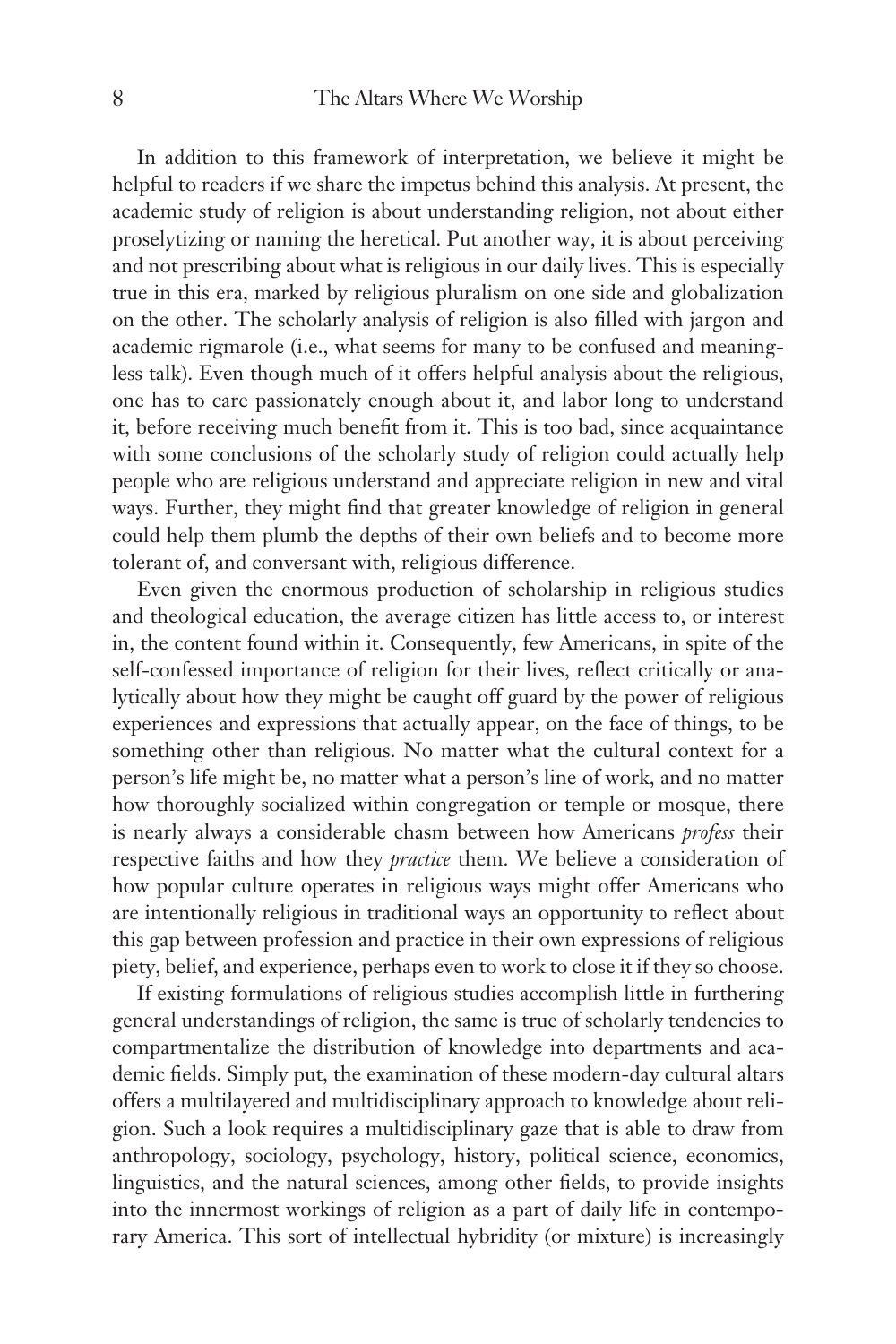important, because our existences in contemporary society gravitate toward being gestalt affairs rather than piecemeal endeavors. To put it more colloquially, the thoughts and experiences of most Americans, when considered as a whole package, nearly always amount to more than the sum of their parts. To understand the whole, we need somehow to make sense of more than just the individual experiences that contribute to the whole.

Therefore, even though we are affected by the dynamics of the natural environment, we must remember that the principles associated with ecology and biology constitute only one facet of our human existence. We are all political citizens subject to mandates defined by governmental authority as a fact of our lives. As consumers and producers, we exist under the dictates of the market. Countless other forces affect our daily existence as Americans, among them religion. As religious beings, Americans yearn to orient themselves within the world and find meaning in and for life that is transcendent to mundane experiences.

Though some would claim otherwise, we believe human beings are essentially religious: all human beings seek meaning and purpose for life. Of course, there are some who deny seeking meaning and purpose, but who actually find their meaning and purpose for life in denying their need to seek it. When one recognizes that humans naturally seek meaning, and that this quest is essentially religious, then one is able also to see that the "religious" is capable of attaching itself to any number of seemingly "nonreligious" forms.

The altars we examine here operate religiously for people, especially in cases where the heart might experience what the mind has not yet fully understood. That is why they can operate religiously, without any sense of contradiction, and create community simultaneously between persons as different from one another as the fundamentalist Christian and the secular humanist. The religious dimensions of these cultural altars can gather to worship together an amazingly divergent group of persons who otherwise have very little in common, especially considering traditional religious commitments. And yet they contribute meaningfully—perhaps more so than traditional religious altars—to how Americans define their lives, how they interact with others on a regular basis, and ultimately how they make sense of the world around them.

Contrary to the assumptions found during the modern period of the Enlightenment, no community in today's world, whether secular or religious, possesses a monopoly on truth. Our contemporary postmodern context means we need to recognize that everybody has a point of view. There is no exclusive or extraordinary claim on objectivity. Instead, every person is shaped by some community of assumptions. You might grow up outside the church and believe that religion has no place in public discussions because religion is not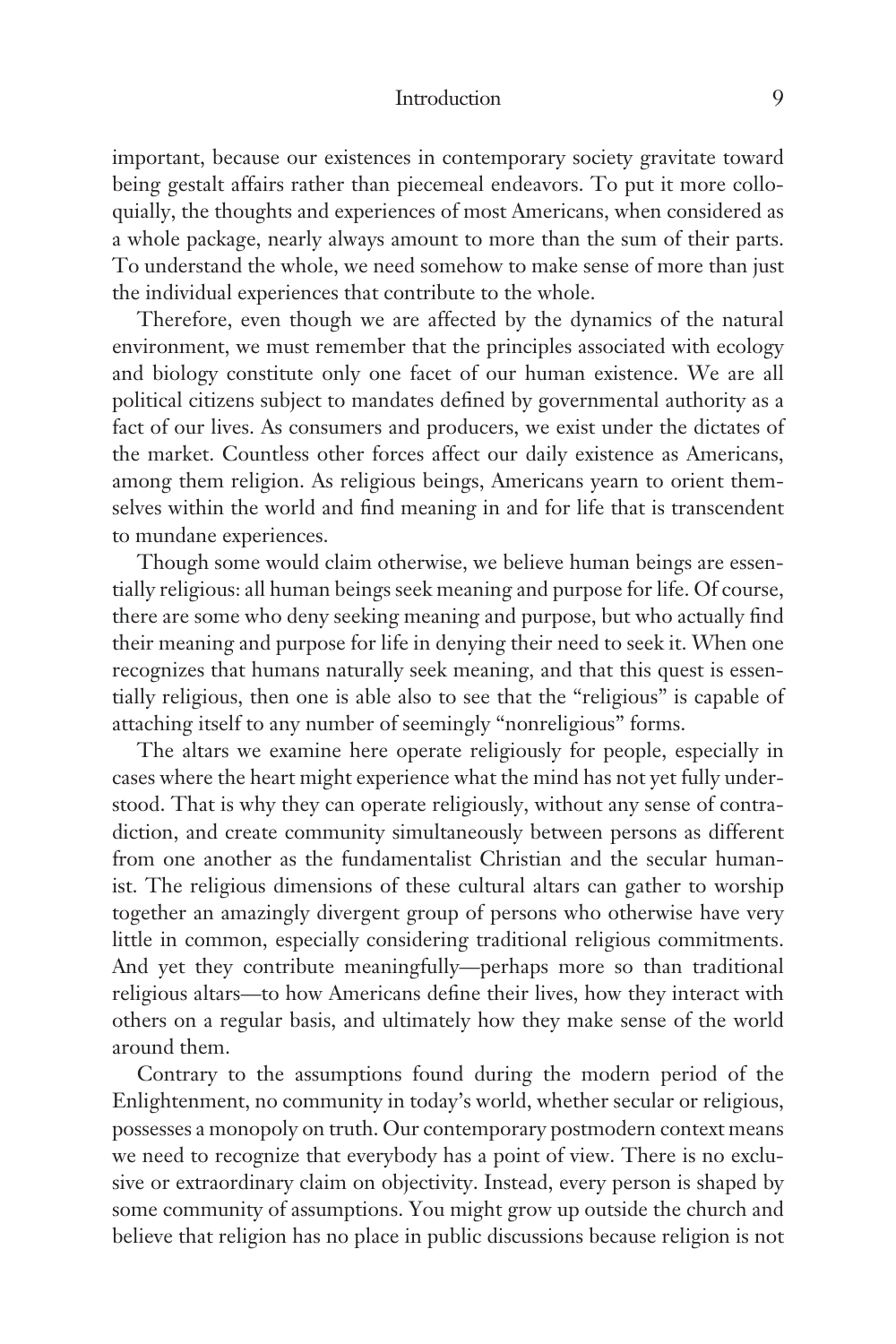rational. In that case, you might believe that only nonreligious people can be rational. You might even find your purpose and meaning in life making such a claim (and thus, by some definitions, be acting "religiously" in the faith you place in your commitment to nonreligion).

However, in a postmodern context, we can now recognize that this type of belief in secular assumptions is no more objective or inherently truthful than assumptions created and shared within any variety of religious communities. Every person, in a contemporary public discussion, needs to be aware that assumptions come from somewhere—that all persons are shaped by the assumptions of the community or communities that formed them. When you are aware that this is the case, you learn how to listen to others, and how to communicate with others without insisting that your way of seeing things is the only way to see things, or that your way is synonymous with the truth.

A postmodern context enables us to assess a central truth about an examination of the religious significance of these cultural altars, namely, the claim that they share modes of operation and practice that are common to major world religious traditions like Judaism, Christianity, Islam, and Buddhism. They operate as communities that form those who regularly inhabit their spheres of influence. In the complex features of contemporary society, rarely does one find individuals who are shaped solely by a traditional religious community (a remote Amish community might be able to make such a claim). Instead, contemporary Americans are shaped by multiple communities. Given the low attendance in most traditional religious communities even on one day per week, most Americans are more likely shaped at a fundamental level by the communities they inhabit with more frequency the other six days of the week.

In this study, we are engaged very much in an investigation of a particular time and place in human history: we are striving for the sense of what religious faith is like in the early twenty-first century in the United States. In our examination of these altars, the field known as history of religion informs an important aspect of our method. As pioneering historian of religion Mircea Eliade indicated in his classic work *The Sacred and the Profane* (1959), it is crucial that we operate with a definition of religion as dualistic concern that has a fluid dynamism at its core. In his far-ranging vision, Eliade depicted the boundary between sacred and secular as much more permeable than previous considerations had ever acknowledged. According to Eliade, "The threshold is the limit, the boundary, the frontier that distinguishes and opposes two worlds—and at the same time the paradoxical place where those worlds communicate, where passage from the profane to the sacred world becomes possible."18 Ninian Smart suggests that "the washing away of a fundamental distinction between religion and secular worldviews enables us to ask more sensible questions about the functions of symptoms of belief."19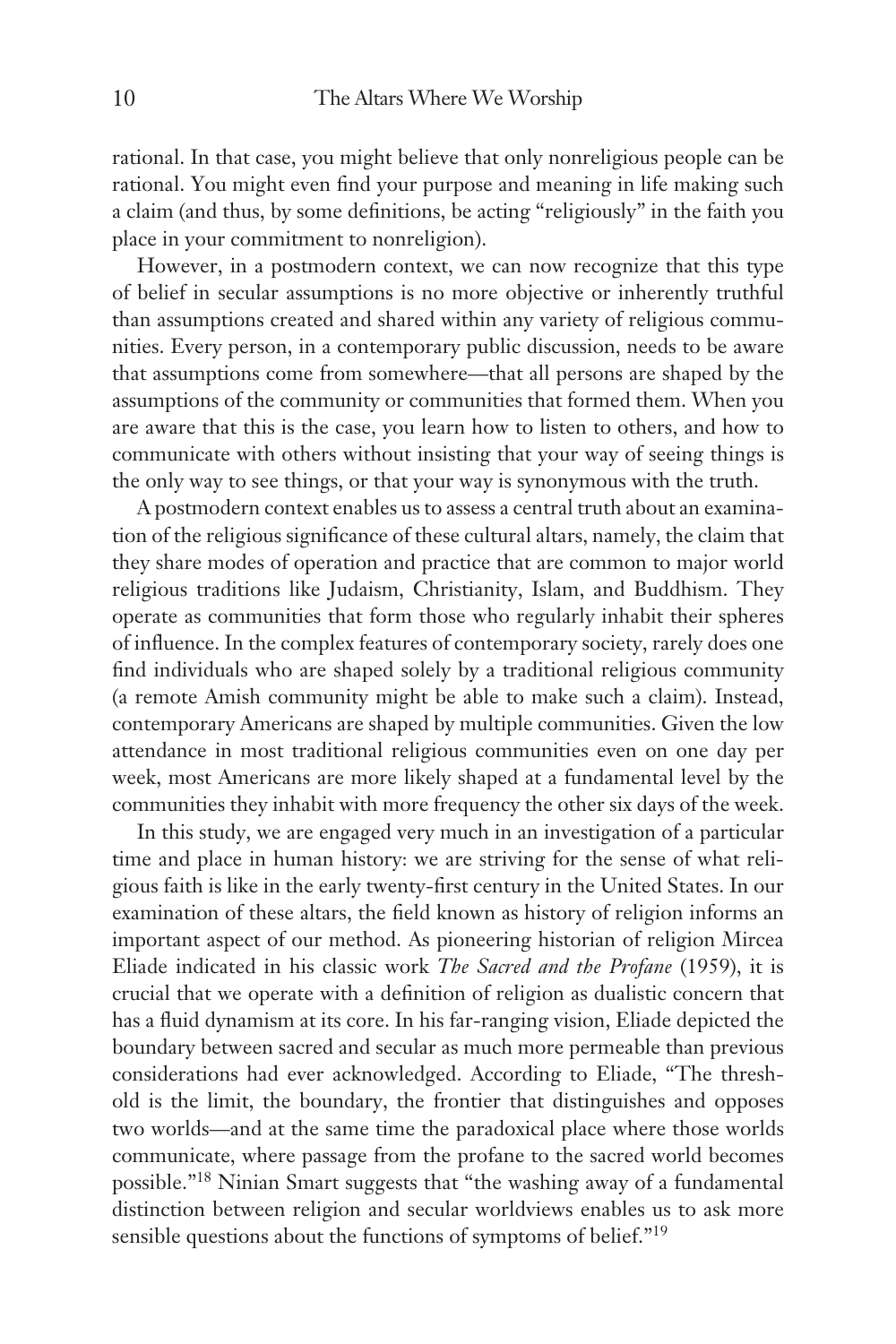Without a discipline of historical inquiry with its attention to issues of chronology, causation, context, and consequence, our grappling with the religious worldview of another individual or group—even those who might ostensibly share a belief system or faith tradition similar to our own—eventually makes no sense and becomes mired in irrelevancy. The history of religion is useful because it helps us infer how present perspectives and structures of religion ranging from traditional organized religion to seemingly secular forms acting religiously—have emerged from the deep, messy, and complex web of human interactions and historic events over the long passage of time. In this way, the history of religion challenges us to go beyond the immediately evident and readily available forms of proof that, in turn, can also allow greater insight into the sacred heart of traditions. This heart contains such things as the lure of myth and ritual, the forcefulness of religious doctrine and values, the dynamism of pious conduct and numinous experience, and the enduring strength of communities of faith and their respective institutions. These serve to indicate to what extent faith has shaped our society and, conversely, to what extent society has molded our notions of faith.

In a similar vein, historian of religion Charles Long's *Significations* offers many provocative means of understanding religion as something that stands at the heart of what it means to be human. Human life itself is a constant search for meaning and personal definition/distinction. Most especially, Long's assessment of "cargo cults" demonstrates how a human community can develop quasi-religious preoccupations with material culture and cultural artifacts in ways that lead them to make fetishes and begin to worship them.20 In another useful insight, Long invites scholars to question whether the traditional distinction in Christian theology between the "visible church" and the "invisible church" of the saved might actually represent a perpetual human search to find new locations to enable communal salvation.<sup>21</sup> In other words, rather than being dismissive of nontraditional religious locations, it might be more important to explore how everything (and everyone) is linked to the grand quest for human meaning and transcendence.<sup>22</sup>

To get a broad picture of what is actually happening in religious life, people need to look at the nontraditional locations alongside the more traditional ones. When viewed through such a prism, the interplay between religion and popular culture in our society is a richly layered and reciprocal relationship. We might see how the virtual construction of these altars is neither fixed to one place on the map nor limited to a specific moment in human time. Instead, we can begin to see the building of these altars as a process. In worshiping at these altars, Americans share experiences with other human beings across countless generations who have attempted to fulfill the very human desire to create meaning for their lives.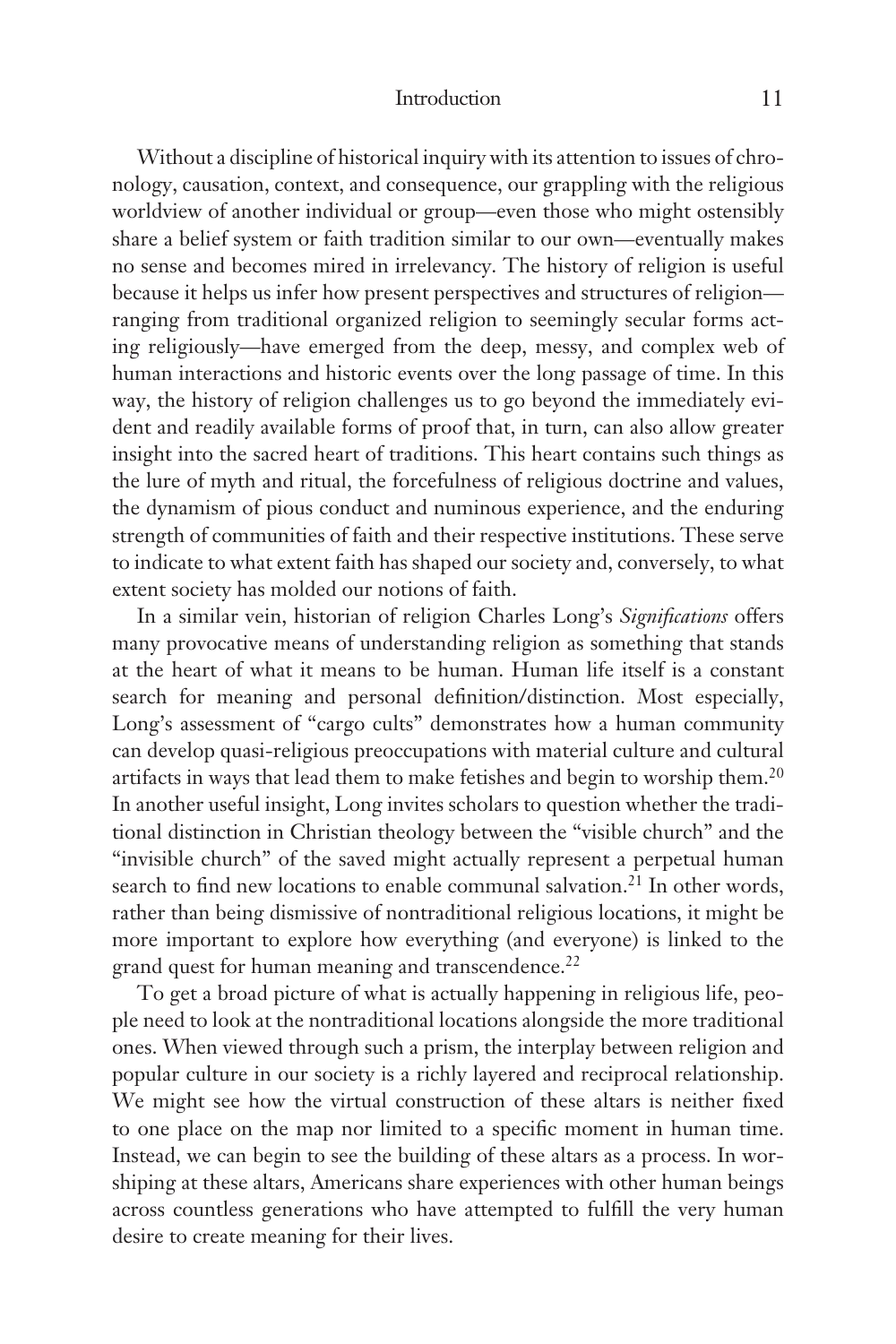Equally germane to this exploration are the numerous insights gleaned from the field most commonly referred to as "theology of culture." On face value, this phrase often seems to represent a paradox instead of a partnership of sorts. On the one hand, theology (understood literally as God-talk) in its pondering of the sacred, holy, and divine is not necessarily directly at odds with the realm of secular culture. On the other hand, secular culture for many people automatically assumes a sphere of existence free of God and devoid of notions of faith and spirit. When joined together in this fashion, the phrase "theology of culture" appears to be contradictory and internally divided. It is our contention, however, that nothing can be further from the truth. The notion of a radical separation between the sacred and the secular is an assumption more than an actuality. In many instances, a shared realm of human experience runs through them both. Human beings seek an escape from the mundane or a notion of transcendence in the sacred and a feeling of the presence (or immanence) of the divine in the everydayness of their lives.

Without question, theology of culture is deeply indebted to the theological reflections of Paul Tillich. In his rather ubiquitous statement that religion is the "ultimate concern" of a person, Tillich explores the religious dimensions of popular culture in terms of its ultimacy—the synergy of ultimate concern (or obsession, if taken to excess) and the pursuit of ultimate fulfillment (whether it is eternal or ephemeral).23 Elsewhere, Tillich asserts, "Religion is the substance of culture [and] culture is the form of religion. Such a consideration definitely prevents the establishment of a dualism of religion and culture. Every religious act, not only in organized religion, but also in the most intimate movement of the soul, is culturally formed."24

In this and other meaningful ways, Tillich moves from basic considerations to concrete applications in his attempt to illustrate "the religious dimension in many special spheres of [human] cultural activity." He analyzes the symbiotic relationship of religion to art, science, education, philosophy, and psychology among other human endeavors, as an attempt to overcome the "fateful gap between religion and culture." Tillich makes considerable inroads in connecting theology to culture broadly conceived. He also draws heavily from various academic disciplines in order to bring theology into fuller and richer conversation with other fields of knowledge and research. For example, his seminal work on symbols helps scholars rethink the iconographic significance of theological language.

In an attempt to bring the conversation found in this introduction full circle, we would note that the rigorous exchange between Mircea Eliade and Paul Tillich (in his later years until his death) provides a critical bridge linking the history of religions with theological thinking that, since that time, has offered new vistas for imagining the world around us. An awareness of the